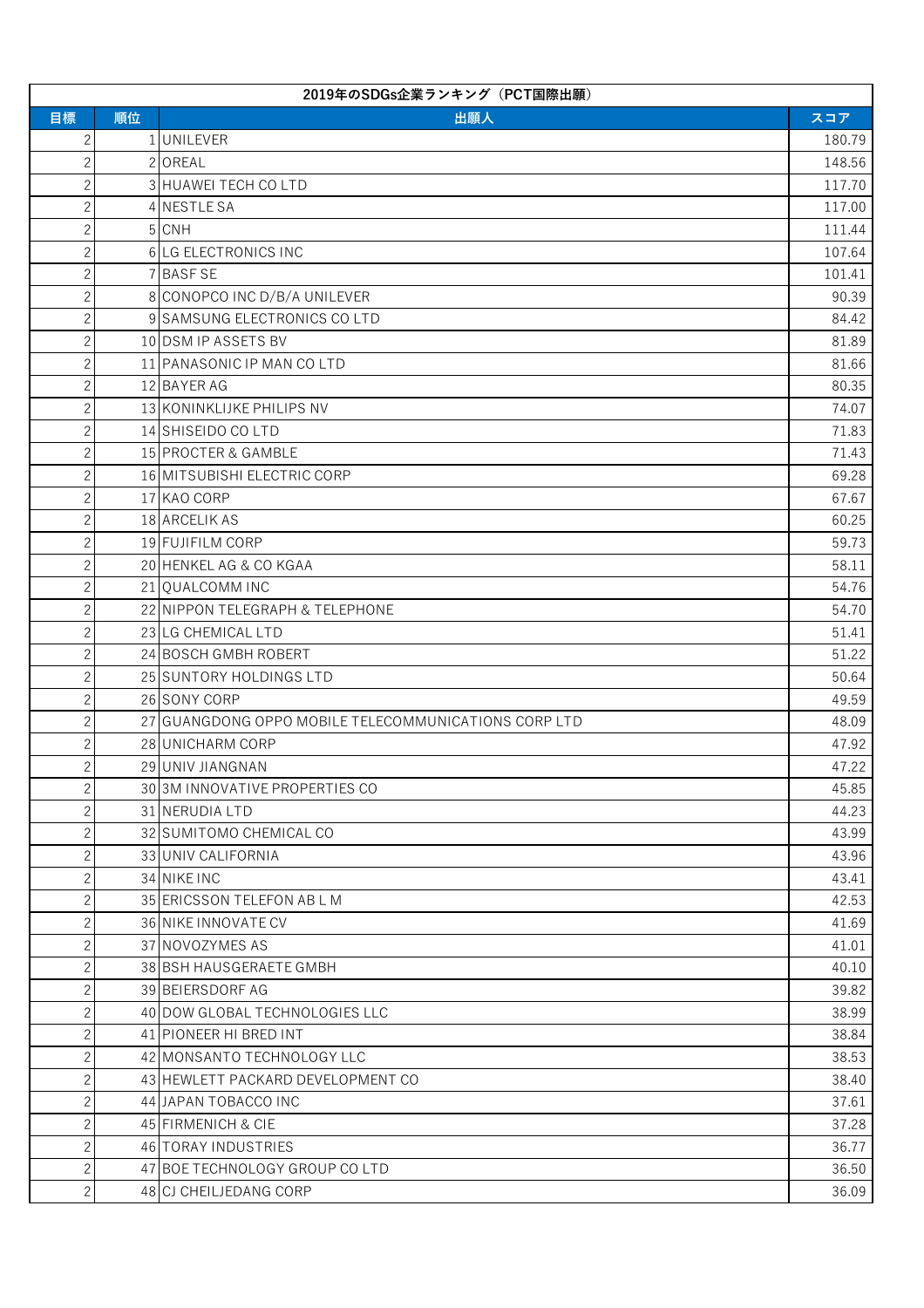| $\overline{c}$ | 49 SYNGENTA PARTICIPATIONS AG               | 36.07 |
|----------------|---------------------------------------------|-------|
| $\overline{2}$ | 50 SHARP KK                                 | 35.58 |
| $\mathbf{2}$   | 51 SYNGENTA CROP PROTECTION AG              | 34.88 |
| $\mathbf{2}$   | 52 NEC CORP                                 | 34.78 |
| $\overline{2}$ | 53 DAIO SEISHI KK                           | 34.58 |
| $\mathbf{2}$   | 54 AJINOMOTO KK                             | 33.86 |
| $\overline{2}$ | 55 CENTRE NAT RECH SCIENT                   | 33.16 |
| $\mathbf{2}$   | 56 ZTE CORP                                 | 32.95 |
| $\mathbf{2}$   | 57 MICROSOFT TECHNOLOGY LICENSING LLC       | 32.74 |
| $\mathbf{2}$   | 58 KANEKA CORP                              | 32.69 |
| $\mathbf{2}$   | 59 DOW AGROSCIENCES LLC                     | 31.78 |
| $\overline{2}$ | 60 ALIBABA GROUP HOLDING LTD                | 31.55 |
| $\mathbf{2}$   | 61 NISSHIN FOODS INC                        | 30.07 |
| $\mathbf{2}$   | 62 HAIER SMART HOME CO LTD                  | 29.05 |
| $\overline{c}$ | 63 SZ DJI TECHNOLOGY CO LTD                 | 28.48 |
| $\mathbf{2}$   | 64 TETRA LAVAL HOLDINGS & FINANCE           | 28.11 |
| $\overline{2}$ | 65 MIDEA GROUP CO LTD                       | 28.05 |
| $\mathbf{2}$   | 66 PING AN TECH SHENZHEN CO LTD             | 27.95 |
| $\mathbf{2}$   | 67 J OIL MILLS INC                          | 27.63 |
| $\overline{2}$ | 68 SIEMENS AG                               | 27.53 |
| $\mathbf{2}$   | 69 BRIDGESTONE CORP                         | 27.47 |
| $\overline{c}$ | 70 KOBAYASHI PHARMACEUTICAL CO LTD          | 27.19 |
| $\mathbf{2}$   | 71 UNIV ZHEJIANG                            | 27.07 |
| $\mathbf{2}$   | 72 SPIBER INC                               | 26.68 |
| $\overline{2}$ | 73 DENSO CORP                               | 24.67 |
| $\overline{2}$ | 74 KT & G CORP                              | 24.38 |
| $\overline{c}$ | 75 PHILIP MORRIS PRODUCTS SA                | 24.28 |
| $\mathbf{2}$   | 76 BRITISH AMERICAN TOBACCO INVESTMENTS LTD | 24.09 |
| $\mathbf{2}$   | 77 KUBOTA KK                                | 23.41 |
| $\overline{2}$ | 78 NTT DOCOMO INC                           | 23.19 |
| $\overline{2}$ | 79 FJ DYNAMICS TECH CO LTD                  | 22.38 |
| $\overline{c}$ | 80 DAINIPPON PRINTING CO LTD                | 22.35 |
| $\overline{c}$ | 81 DANISCO US INC                           | 22.29 |
| $\mathbf{2}$   | 82 SEB SA                                   | 22.23 |
| $\overline{c}$ | 83 MIZKAN HOLDINGS CO LTD                   | 21.51 |
| $\mathbf{2}$   | 84 KURARAY CO                               | 21.48 |
| $\mathbf{2}$   | 85 GD SPA                                   | 21.40 |
| $\mathbf{2}$   | 86 WALMART APOLLO LLC                       | 21.28 |
| $\mathbf{2}$   | 87 MEIJI CO LTD                             | 21.15 |
| $\overline{c}$ | 88 CARGILL INC                              | 21.11 |
| $\mathbf{2}$   | 89 GOOGLE LLC                               | 20.78 |
| $\mathbf{2}$   | 90 LG HOUSEHOLD & HEALTH CARE LTD           | 20.75 |
| $\mathbf{2}$   | 91 HONDA MOTOR CO LTD                       | 20.17 |
| $\mathbf{2}$   | 92 GREE ELECTRIC APPLIANCES INC ZHUHAI      | 20.04 |
| $\mathbf{2}$   | 93 SHENZHEN RELX TECH COLTD                 | 19.87 |
| $\overline{c}$ | 94 NIPPON STEEL CORP                        | 19.76 |
| $\mathbf{2}$   | 95 NOKIA TECHNOLOGIES OY                    | 19.48 |
| $\overline{c}$ | 96 CLIMATE CORP                             | 19.42 |
| $\mathbf{2}$   | 97 DAICEL CORP                              | 19.26 |
| $\overline{c}$ | 98 JFE STEEL CORP                           | 19.19 |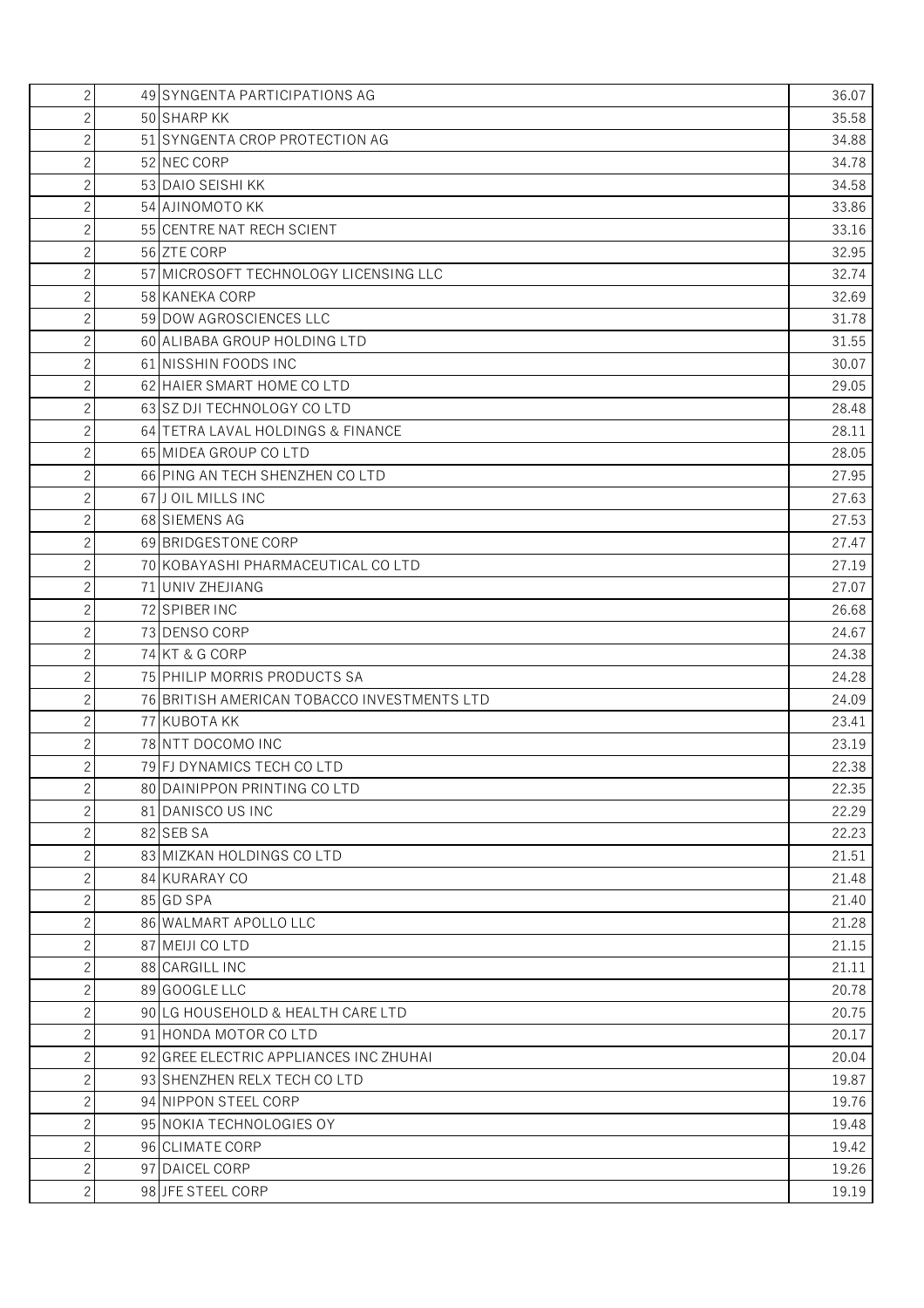| $\overline{c}$ | 99 SABIC GLOBAL TECHNOLOGIES BV                      | 19.05  |
|----------------|------------------------------------------------------|--------|
| 2              | 100 MURATA MANUFACTURING CO                          | 18.98  |
| 3              | 1 UNIV CALIFORNIA                                    | 305.51 |
| 3              | 2 HOFFMANN LA ROCHE                                  | 268.37 |
| $\overline{3}$ | 3 INST NAT SANTE RECH MED                            | 199.15 |
| 3              | 4 KONINKLIJKE PHILIPS NV                             | 179.89 |
| 3              | 5 HUAWEI TECH CO LTD                                 | 162.52 |
| 3              | 6 CENTRE NAT RECH SCIENT                             | 140.09 |
| 3              | 7 UNIV TEXAS                                         | 131.59 |
| 3              | 8 UNIV LELAND STANFORD JUNIOR                        | 111.90 |
| 3              | 9 NOVARTIS AG                                        | 102.73 |
| 3              | 10 HARVARD COLLEGE                                   | 101.45 |
| 3              | 11 DANA FARBER CANCER INST INC                       | 101.36 |
| 3              | 12 MASSACHUSETTS INST TECHNOLOGY                     | 101.36 |
| 3              | 13 MERCK SHARP & DOHME                               | 87.01  |
| 3              | 14 SAMSUNG ELECTRONICS COLTD                         | 85.06  |
| 3              | 15 LG ELECTRONICS INC                                | 83.63  |
| 3              | 16 MASSACHUSETTS GEN HOSPITAL                        | 80.49  |
| 3              | 17 QUALCOMM INC                                      | 79.26  |
| 3              | 18 SEOUL NAT UNIV R&DB FOUNDATION                    | 73.97  |
| 3              | 19 SQUIBB BRISTOL MYERS CO                           | 72.54  |
| 3              | 20 UNIV JOHNS HOPKINS                                | 70.73  |
| 3              | 21 REGENERON PHARMA                                  | 70.25  |
| 3              | 22 US HEALTH                                         | 69.56  |
| 3              | 23 UNIV DUKE                                         | 66.74  |
| 3              | 24 GUANGDONG OPPO MOBILE TELECOMMUNICATIONS CORP LTD | 66.26  |
| 3              | 25 NIPPON TELEGRAPH & TELEPHONE                      | 66.14  |
| 3              | 26 UNIV COLUMBIA                                     | 66.01  |
| 3              | 27 MAYO FOUND MEDICAL EDUCATION & RES                | 65.13  |
| 3              | 28 GENENTECH INC                                     | 64.65  |
| 3              | 29 MITSUBISHI ELECTRIC CORP                          | 63.97  |
| 3 <sup>1</sup> | 30 UNIV WASHINGTON                                   | 63.60  |
| 3              | 31 SONY CORP                                         | 63.32  |
| 3              | 32 UNIV PENNSYLVANIA                                 | 62.18  |
| 3              | 33 UNIV YALE                                         | 62.16  |
| 3              | 34 FUJIFILM CORP                                     | 61.52  |
| 3              | 35 ERICSSON TELEFON AB L M                           | 60.42  |
| 3              | 36 MEDTRONIC INC                                     | 59.05  |
| 3              | 37 MEDSHINE DISCOVERY INC                            | 57.05  |
| 3              | 38 BAYER AG                                          | 56.97  |
| 3              | 39 AMGEN INC                                         | 56.91  |
| 3              | 40 UNIV TOKYO                                        | 56.84  |
| 3              | 41 MEMORIAL SLOAN KETTERING CANCER CENTER            | 56.24  |
| 3              | 42 UNIV OSAKA                                        | 55.60  |
| 3              | 43 PING AN TECH SHENZHEN CO LTD                      | 54.47  |
| 3              | 44 LILLY CO ELI                                      | 54.44  |
| 3              | 45 BROAD INST INC                                    | 53.93  |
| 3              | 46 UNIV KOREA RES & BUS FOUND                        | 52.95  |
| 3              | 47 NEC CORP                                          | 51.69  |
| 3              | 48 LG CHEMICAL LTD                                   | 50.70  |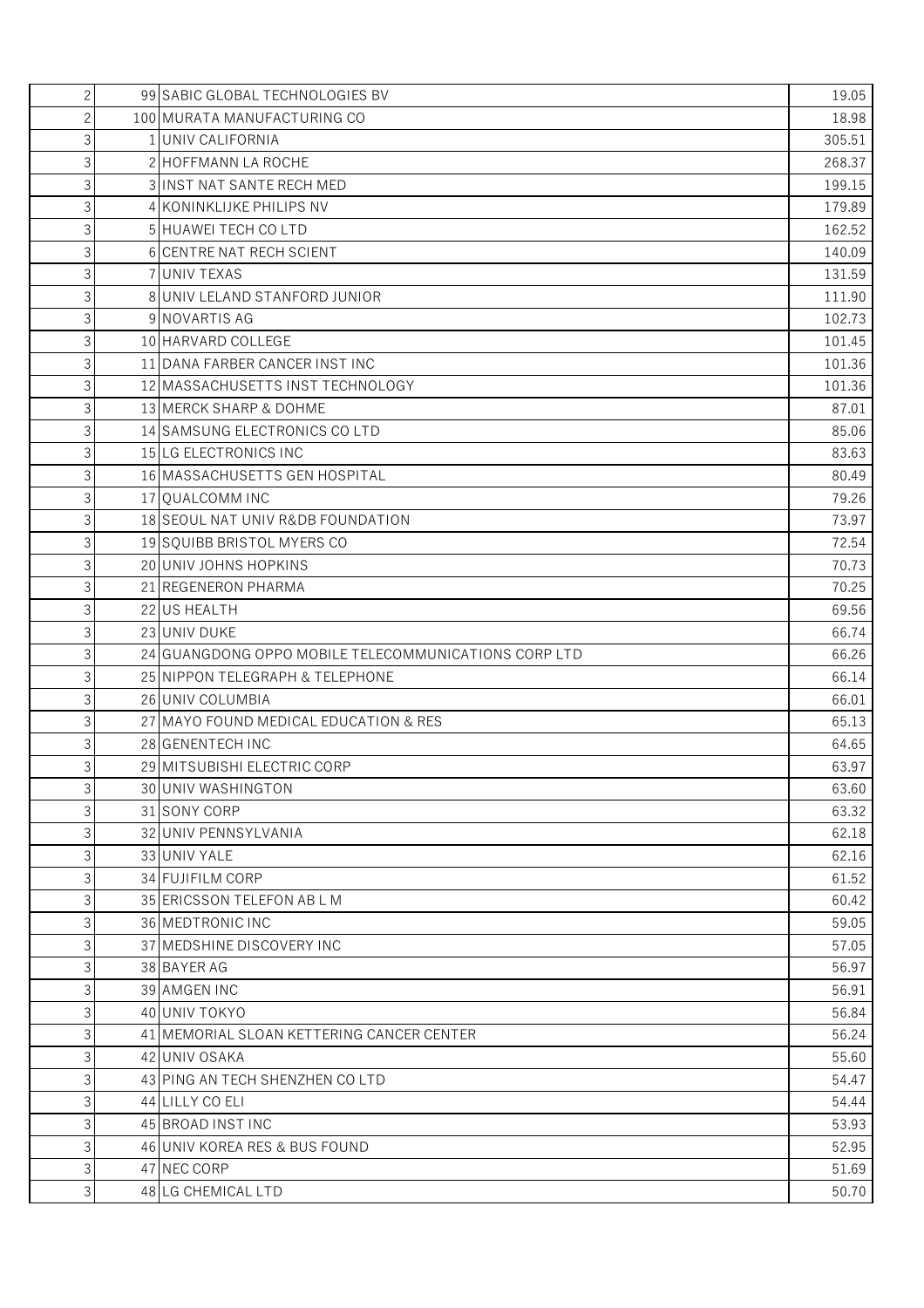| 3              | 49 UNIV YONSELIACF                                    | 50.53 |
|----------------|-------------------------------------------------------|-------|
| 3              | 50 BRIGHAM & WOMENS HOSPITAL INC                      | 50.46 |
| 3              | 51 JIANGSU HENGRUI MEDICINE CO                        | 50.13 |
| 3              | 52 UNIV COLORADO REGENTS                              | 49.67 |
| 3              | 53 MICROSOFT TECHNOLOGY LICENSING LLC                 | 49.57 |
| 3              | 54 PFIZER                                             | 49.14 |
| 3              | 55 PING AN MEDICAL AND HEALTHCARE MAN COLTD           | 48.69 |
| 3              | 56 ALIBABA GROUP HOLDING LTD                          | 47.63 |
| 3              | 57 JUNIV NORTH CAROLINA CHAPEL HILL                   | 46.55 |
| 3              | 58 ZTE CORP                                           | 46.11 |
| 3              | 59 JANSSEN PHARMACEUTICA NV                           | 45.64 |
| 3              | 60 UNIV CORNELL                                       | 45.27 |
| 3              | 61 UNIV FLORIDA                                       | 45.23 |
| 3              | 62 PANASONIC IP MAN CO LTD                            | 45.13 |
| 3              | 63 BOE TECHNOLOGY GROUP CO LTD                        | 44.56 |
| 3              | 64 3M INNOVATIVE PROPERTIES CO                        | 43.88 |
| 3              | 65 ROCHE DIAGNOSTICS GMBH                             | 43.85 |
| 3              | 66 MERCK PATENT GMBH                                  | 43.32 |
| 3              | 67 UNIV OXFORD INNOVATION LTD                         | 42.55 |
| 3              | 68 BOSCH GMBH ROBERT                                  | 42.06 |
| 3              | 69 UNIV MICHIGAN REGENTS                              | 41.93 |
| 3              | 70 UNIV KYOTO                                         | 41.85 |
| 3              | 71 JUNIV PITTSBURGH COMMONWEALTH SYS HIGHER EDUCATION | 41.11 |
| 3              | 72 TAKEDA PHARMACEUTICALS CO                          | 40.59 |
| 3              | 73 UNIV EMORY                                         | 39.77 |
| 3              | 74 UNIV SORBONNE                                      | 39.65 |
| 3              | 75 BOEHRINGER INGELHEIM INT                           | 39.26 |
| 3              | 76 UNIV NORTHWESTERN                                  | 38.61 |
| 3              | 77 CHILDRENS MEDICAL CENTER                           | 37.97 |
| 3              | 78 CHIA TAI TIANOING PHARMACEUTICAL GROUP CO LTD      | 36.88 |
| 3              | 79 H LEE MOFFITT CANCER CT & RES                      | 36.08 |
| 3              | 80 PROCTER & GAMBLE                                   | 35.91 |
| 3              | 81 SHENZHEN MINDRAY BIOMEDICAL ELECTRONICS COLTD      | 35.53 |
| 3              | 82 AGENCY SCIENCE TECH & RES                          | 35.22 |
| 3              | 83 SHANGHAI INST MATERIA MEDICA CAS                   | 34.82 |
| 3              | 84 HUTCHINSON FRED CANCER RES                         | 34.43 |
| 3              | 85 JANSSEN BIOTECH INC                                | 33.88 |
| 3              | 86 OHIO STATE INNOVATION FOUNDATION                   | 33.51 |
| 3              | 87 BOSTON SCIENT SCIMED INC                           | 33.44 |
| 3              | 88 SIEMENS AG                                         | 33.23 |
| 3              | 89 UNIV MASSACHUSETTS                                 | 33.17 |
| 3              | 90 UNIV ARIZONA                                       | 33.13 |
| 3              | 91 SANOFI SA                                          | 33.08 |
| 3              | 92 GOOGLE LLC                                         | 32.78 |
| 3              | 93 NESTLE SA                                          | 32.74 |
| 3              | 94 FLAGSHIP PIONEERING INNOVATIONS VINC               | 32.68 |
| 3              | 95 UNIV VANDERBILT                                    | 32.49 |
| 3              | 96 I CAHN SCHOOL MED MOUNT SINAI                      | 32.22 |
| 3              | 97 TERUMO CORP                                        | 32.04 |
| 3 <sup>1</sup> | 98 SANOVEL ILAC SANAYI VE TICARET ANONIM SIRKETI      | 31.90 |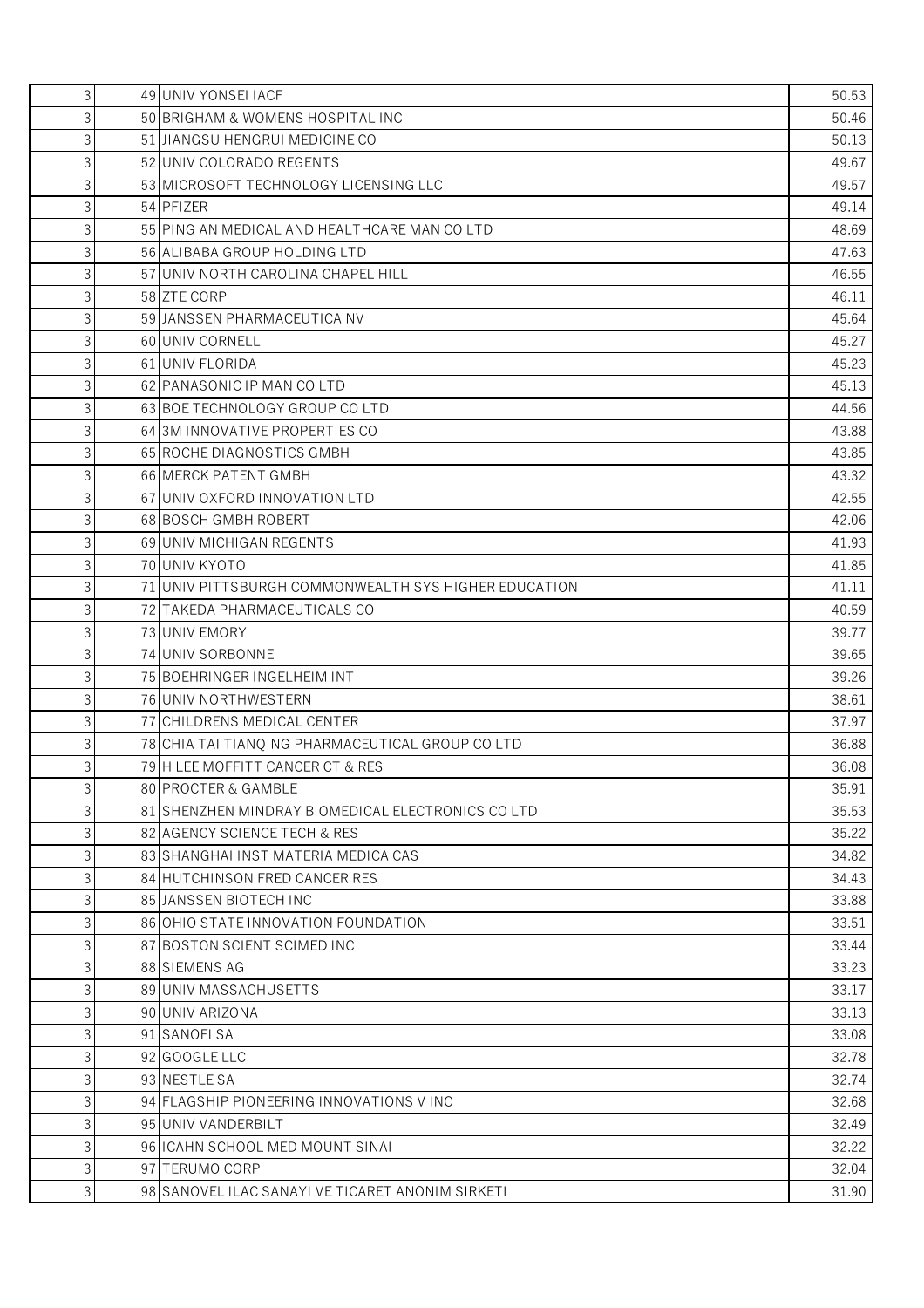| 3 | 99 SCRIPPS RESEARCH INST                                              | 31.78  |
|---|-----------------------------------------------------------------------|--------|
| 3 | 100 ROCHE INNOVATION CT COPENHAGEN AS                                 | 31.70  |
| 6 | 1 LG ELECTRONICS INC                                                  | 260.75 |
| 6 | 2 MITSUBISHI ELECTRIC CORP                                            | 178.98 |
| 6 | 3 HUAWEI TECH CO LTD                                                  | 150.68 |
| 6 | 4 HEWLETT PACKARD DEVELOPMENT CO                                      | 125.02 |
| 6 | 5 SAMSUNG ELECTRONICS COLTD                                           | 124.42 |
| 6 | 6 HALLIBURTON ENERGY SERVICES INC                                     | 121.65 |
| 6 | 7 PANASONIC IP MAN CO LTD                                             | 116.88 |
| 6 | 8 MIDEA GROUP CO LTD                                                  | 109.85 |
| 6 | 9 QINGDAO HAIER WASHING MACH CO                                       | 97.52  |
| 6 | 10 BOE TECHNOLOGY GROUP COLTD                                         | 86.00  |
| 6 | 11 QINGDAO HAIER DRUM WASHING MACHINE CO LTD                          | 85.35  |
| 6 | 12 ARCELIK AS                                                         | 81.26  |
| 6 | 13 BOSCH GMBH ROBERT                                                  | 79.20  |
| 6 | 14 HAIER SMART HOME CO LTD                                            | 78.68  |
| 6 | 15 DENSO CORP                                                         | 77.50  |
| 6 | 16 NIPPON TELEGRAPH & TELEPHONE                                       | 71.27  |
| 6 | 17 FUJIFILM CORP                                                      | 71.15  |
| 6 | 18 SAUDI ARABIAN OIL CO                                               | 68.19  |
| 6 | 19 QUALCOMM INC                                                       | 66.48  |
| 6 | 20 ARAMCO SERVICES CO                                                 | 64.11  |
| 6 | 21 SCHLUMBERGER TECHNOLOGY CORP                                       | 62.83  |
| 6 | 22 GUANGDONG OPPO MOBILE TELECOMMUNICATIONS CORP LTD                  | 62.28  |
| 6 | 23 UNILEVER                                                           | 57.90  |
| 6 | 24 SONY CORP                                                          | 56.05  |
| 6 | 25 SHARP KK                                                           | 55.09  |
| 6 | 26 ERICSSON TELEFON AB L M                                            | 51.35  |
| 6 | 27 3M INNOVATIVE PROPERTIES CO                                        | 50.55  |
| 6 | 28 KURITA WATER IND LTD                                               | 50.04  |
| 6 | 29 LG CHEMICAL LTD                                                    | 49.78  |
| 6 | 30 GREE ELECTRIC APPLIANCES INC ZHUHAI                                | 48.01  |
| 6 | <b>31 KONINKLIJKE PHILIPS NV</b>                                      | 45.54  |
| 6 | 32 MICROSOFT TECHNOLOGY LICENSING LLC                                 | 44.97  |
| 6 | 33 GD MIDEA AIR CONDITIONING EQUIPMENT COLTD                          | 44.63  |
| 6 | 34 SZ DJI TECHNOLOGY CO LTD                                           | 44.39  |
| 6 | 35 ZTE CORP                                                           | 44.18  |
| 6 | 36 OINGDAO HAIER AIR CONDITIONER GENERAL CORP LTD                     | 43.14  |
| 6 | 37 NEC CORP                                                           | 41.43  |
| 6 | 38 SIEMENS AG                                                         | 39.17  |
| 6 | 39 BASF SE                                                            | 38.36  |
| 6 | 40 BAKER HUGHES A GE CO LLC                                           | 37.95  |
| 6 | 41 ALIBABA GROUP HOLDING LTD                                          | 36.70  |
| 6 | 42 AQUA CO LTD                                                        | 36.62  |
| 6 | 43 WUHAN CHINA STAR OPTOELECTRONICS SEMICONDUCTOR DISPLAY TECH CO LTD | 36.41  |
| 6 | 44 KYOCERA CORP                                                       | 35.16  |
| 6 | 45 DAIKIN IND LTD                                                     | 34.56  |
| 6 | 46 NITTO DENKO CORP                                                   | 34.48  |
| 6 | 47 SCHLUMBERGER CA LTD                                                | 33.68  |
| 6 | 48 SERVICES PETROLIERS SCHLUMBERGER                                   | 33.68  |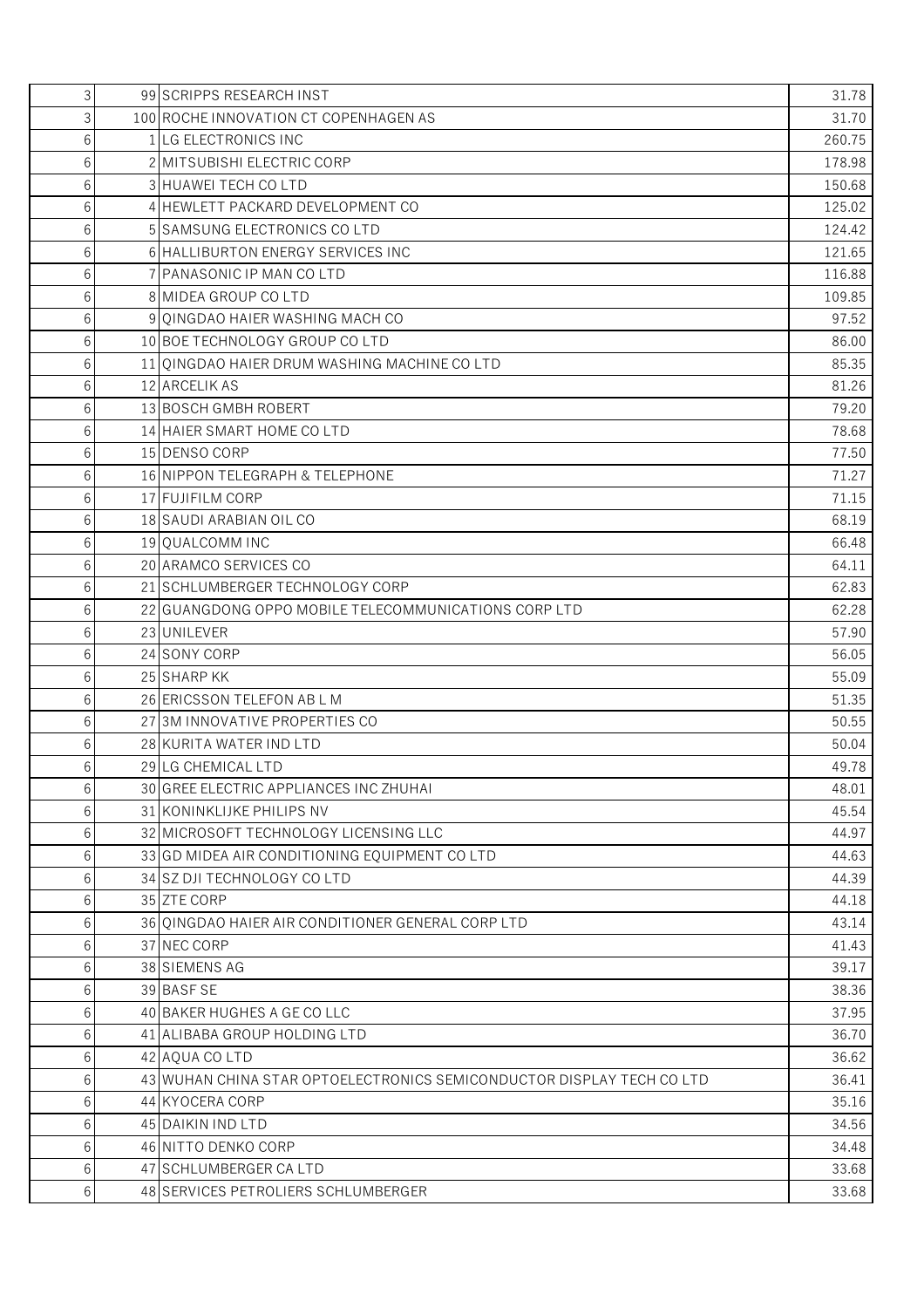| 6 | 49 SUMITOMO ELECTRIC INDUSTRIES                                          | 31.72 |
|---|--------------------------------------------------------------------------|-------|
| 6 | 50 SHIMADZU CORP                                                         | 31.53 |
| 6 | 51 TERUMO CORP                                                           | 31.08 |
| 6 | 52 MURATA MANUFACTURING CO                                               | 31.05 |
| 6 | 53 TORAY INDUSTRIES                                                      | 30.65 |
| 6 | 54 PROCTER & GAMBLE                                                      | 30.61 |
| 6 | 55 CORNING INC                                                           | 29.92 |
| 6 | 56 KAO CORP                                                              | 29.42 |
| 6 | 57 DOW GLOBAL TECHNOLOGIES LLC                                           | 29.25 |
| 6 | 58 SHENZHEN CHINA STAR OPTOELECTRONICS SEMICONDUCTOR DISPLAY TECH CO LTD | 28.74 |
| 6 | 59 CONOPCO INC D/B/A UNILEVER                                            | 28.69 |
| 6 | 60 OMRON TATEISI ELECTRONICS CO                                          | 28.63 |
| 6 | 61 TOKYO ELECTRON LTD                                                    | 28.59 |
| 6 | 62 UNIV CALIFORNIA                                                       | 28.46 |
| 6 | 63 ILLINOIS TOOL WORKS                                                   | 28.29 |
| 6 | 64 HITACHI HIGH TECH CORP                                                | 27.91 |
| 6 | 65 WUXI LITTLE SWAN ELECTRIC CO LTD                                      | 27.79 |
| 6 | 66 SCREEN HOLDINGS COLTD                                                 | 27.73 |
| 6 | 67 APPLIED MATERIALS INC                                                 | 27.36 |
| 6 | 68 PING AN TECH SHENZHEN CO LTD                                          | 27.26 |
| 6 | 69 HITACHI AUTOMOTIVE SYSTEMS LTD                                        | 26.86 |
| 6 | 70 OREAL                                                                 | 26.41 |
| 6 | 71 FRESENIUS MEDICAL CARE DEUTSCHLAND GMBH                               | 26.16 |
| 6 | 72 OLYMPUS CORP                                                          | 26.04 |
| 6 | 73 UNIV CHINA MINING                                                     | 25.86 |
| 6 | 74 HONDA MOTOR CO LTD                                                    | 25.61 |
| 6 | 75 GOOGLE LLC                                                            | 25.38 |
| 6 | 76 NTT DOCOMO INC                                                        | 24.47 |
| 6 | 77 ECZACIBASI YAPI GERECLERI SANAYI VE TICARET ANONIM SIRKETI            | 24.37 |
| 6 | 78 LIXIL CORP                                                            | 24.26 |
| 6 | 79 BAYERISCHE MOTOREN WERKE AG                                           | 23.83 |
| 6 | 80 SUMITOMO WIRING SYSTEMS                                               | 23.78 |
| 6 | 81 NOKIA TECHNOLOGIES OY                                                 | 23.73 |
| 6 | 82 AAC ACOUSTIC TECH SHENZHEN COLTD                                      | 22.93 |
| 6 | 83 SONY SEMICONDUCTOR SOLUTIONS CORP                                     | 22.78 |
| 6 | 84 CENTRE NAT RECH SCIENT                                                | 22.66 |
| 6 | 85 DYSON TECHNOLOGY LTD                                                  | 22.58 |
| 6 | 86 VIVO MOBILE COMMUNICATION COLTD                                       | 22.56 |
| 6 | 87 FOSHAN SHUNDE MIDEA WATER DISPENSER MFG COLTD                         | 22.53 |
| 6 | 88 HITACHI LTD                                                           | 21.56 |
| 6 | 89 SHISEIDO CO LTD                                                       | 21.43 |
| 6 | 90 BRIDGESTONE CORP                                                      | 21.18 |
| 6 | 91 BECTON DICKINSON CO                                                   | 20.85 |
| 6 | 92 ORGANO CORP                                                           | 20.82 |
| 6 | 93 AGC INC                                                               | 20.33 |
| 6 | 94 ENPLAS CORP                                                           | 19.85 |
| 6 | 95 HENKEL AG & CO KGAA                                                   | 19.59 |
| 6 | 96 BSH HAUSGERAETE GMBH                                                  | 19.57 |
| 6 | 97 NIKKISO CO LTD                                                        | 19.33 |
| 6 | 98 WUHAN CHINA STAR OPTOELECTRONICS TECHNOLOGY COLTD                     | 19.21 |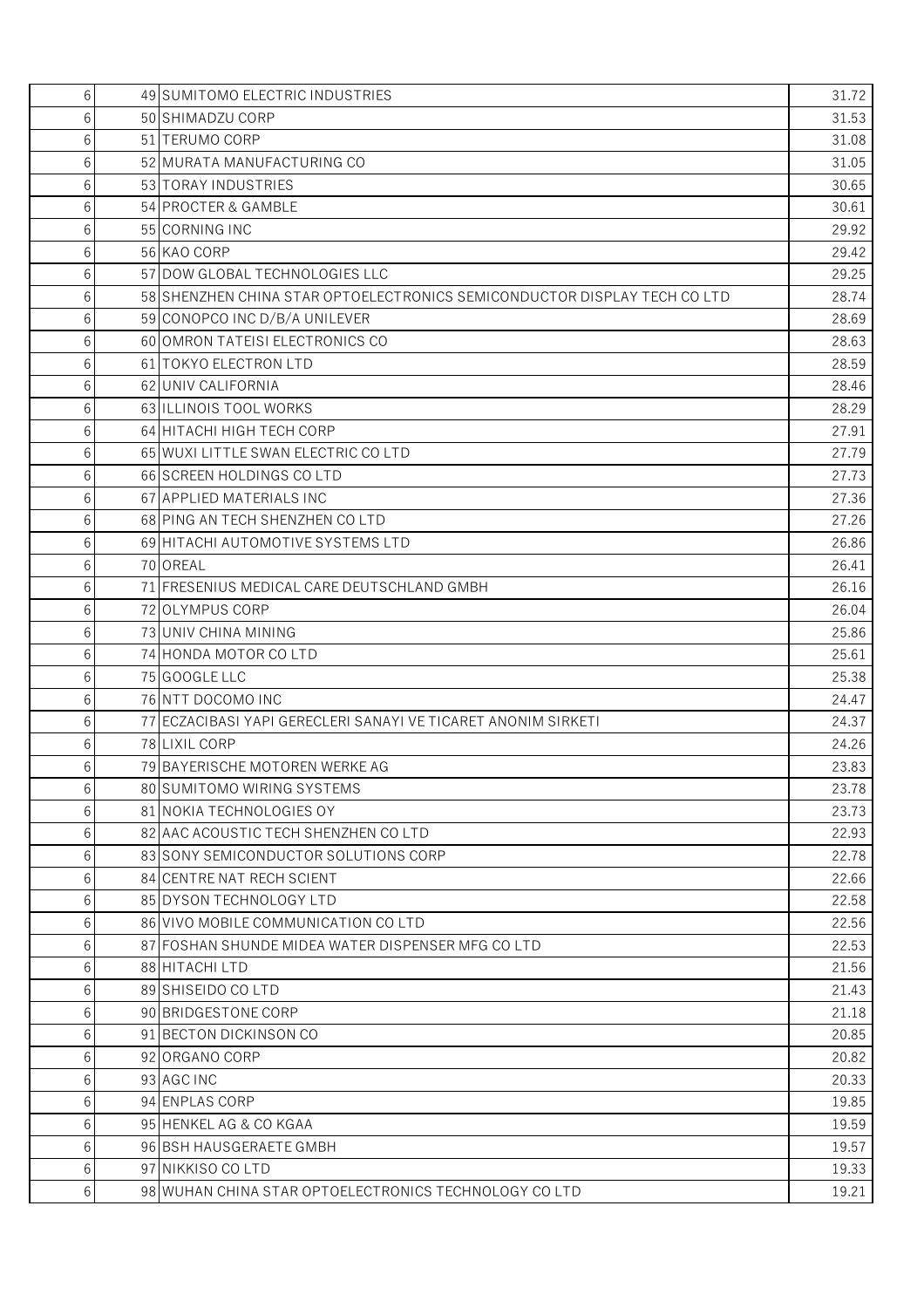| 6<br>100 AUTONETWORKS TECHNOLOGIES LTD<br>18.30<br>1 MITSUBISHI ELECTRIC CORP<br>722.62<br>2 LG CHEMICAL LTD<br>7<br>674.39<br>$\overline{7}$<br>3 BOSCH GMBH ROBERT<br>490.12<br>$\overline{7}$<br>4 PANASONIC IP MAN CO LTD<br>464.88<br>396.24<br>$\overline{7}$<br>5 SIEMENS AG<br>7<br>6 HUAWEI TECH CO LTD<br>384.06<br>7<br>7 BOE TECHNOLOGY GROUP COLTD<br>333.48<br>$\overline{7}$<br>263.21<br>8 SCHAEFFLER TECHNOLOGIES AG<br>$\overline{7}$<br>9 DENSO CORP<br>258.84<br>$\overline{7}$<br>10 MURATA MANUFACTURING CO<br>246.63<br>7<br>11 LG ELECTRONICS INC<br>241.97<br>$\overline{7}$<br>12 CONTEMPORARY AMPEREX TECHNOLOGY COLTD<br>219.27<br>$\overline{7}$<br>13 SAMSUNG ELECTRONICS COLTD<br>217.11<br>$\overline{7}$<br>14 SHENZHEN CHINA STAR OPTOELECTRONICS SEMICONDUCTOR DISPLAY TECH CO LTD<br>213.32<br>$\overline{7}$<br>15 SUMITOMO ELECTRIC INDUSTRIES<br>209.10<br>7<br>16 NIPPON TELEGRAPH & TELEPHONE<br>199.47<br>$\overline{7}$<br>17 SONY SEMICONDUCTOR SOLUTIONS CORP<br>197.76<br>$\overline{7}$<br>18 WUHAN CHINA STAR OPTOELECTRONICS SEMICONDUCTOR DISPLAY TECH CO LTD<br>191.87<br>$\overline{7}$<br>19 HITACHI AUTOMOTIVE SYSTEMS LTD<br>181.12<br>20 HONDA MOTOR CO LTD<br>166.16<br>7<br>7<br>21 TEXAS INSTRUMENTS INC<br>163.08<br>$\overline{7}$<br>153.45<br>22 ZAHNRADFABRIK FRIEDRICHSHAFEN<br>$\overline{7}$<br>23 NIDEC CORP<br>148.99<br>24 ABB SCHWEIZ AG<br>143.54<br>25 BAYERISCHE MOTOREN WERKE AG<br>138.99<br>7<br>7<br>135.70<br>26 QUALCOMM INC<br>7<br>27 OSRAM OPTO SEMICONDUCTORS GMBH<br>130.21<br>$\overline{7}$<br>128.83<br>28 HEWLETT PACKARD DEVELOPMENT CO<br>29 SUMITOMO WIRING SYSTEMS<br>127.09<br>30 SONY CORP<br>125.02<br>7<br>$\overline{7}$<br>31 GUANGDONG OPPO MOBILE TELECOMMUNICATIONS CORP LTD<br>122.32<br>118.88<br>32 HITACHI LTD<br>115.63<br>7<br>33 OMRON TATEISI ELECTRONICS CO<br>$\overline{7}$<br>34 AAC ACOUSTIC TECH SHENZHEN CO LTD<br>113.26<br>7<br>112.20<br>35 SANYO ELECTRIC CO<br>$\overline{7}$<br>109.94<br>36 KYOCERA CORP<br>7<br>37 AUTONETWORKS TECHNOLOGIES LTD<br>107.36<br>$\overline{7}$<br>38 FUJIFILM CORP<br>107.34<br>$\overline{7}$<br>104.04<br>39 VESTAS WIND SYS AS<br>7<br>40 GREE ELECTRIC APPLIANCES INC ZHUHAI<br>102.46<br>7<br>41 SHARP KK<br>102.32<br>42 NISSAN MOTOR<br>101.87<br>7<br>$\overline{7}$<br>43 BYD CO LTD<br>95.84<br>$\overline{7}$<br>44 LG INNOTEK CO LTD<br>95.81<br>7<br>45 3M INNOVATIVE PROPERTIES CO<br>93.90<br>$\overline{7}$<br>46 APPLIED MATERIALS INC<br>93.29<br>91.26<br>7<br>47 SZ DJI TECHNOLOGY CO LTD<br>$\overline{7}$<br>48 IBM | 6 | 99 ABB SCHWEIZ AG | 18.77 |
|------------------------------------------------------------------------------------------------------------------------------------------------------------------------------------------------------------------------------------------------------------------------------------------------------------------------------------------------------------------------------------------------------------------------------------------------------------------------------------------------------------------------------------------------------------------------------------------------------------------------------------------------------------------------------------------------------------------------------------------------------------------------------------------------------------------------------------------------------------------------------------------------------------------------------------------------------------------------------------------------------------------------------------------------------------------------------------------------------------------------------------------------------------------------------------------------------------------------------------------------------------------------------------------------------------------------------------------------------------------------------------------------------------------------------------------------------------------------------------------------------------------------------------------------------------------------------------------------------------------------------------------------------------------------------------------------------------------------------------------------------------------------------------------------------------------------------------------------------------------------------------------------------------------------------------------------------------------------------------------------------------------------------------------------------------------------------------------------------------------------------------------------------------------------------------------------------------------------------------------------------------------------------------------------------------------------------------------------------------------------------------------------------------------------------------------------------------------------------------------------------------------------------------------------------------------------------------------------------|---|-------------------|-------|
|                                                                                                                                                                                                                                                                                                                                                                                                                                                                                                                                                                                                                                                                                                                                                                                                                                                                                                                                                                                                                                                                                                                                                                                                                                                                                                                                                                                                                                                                                                                                                                                                                                                                                                                                                                                                                                                                                                                                                                                                                                                                                                                                                                                                                                                                                                                                                                                                                                                                                                                                                                                                      |   |                   |       |
|                                                                                                                                                                                                                                                                                                                                                                                                                                                                                                                                                                                                                                                                                                                                                                                                                                                                                                                                                                                                                                                                                                                                                                                                                                                                                                                                                                                                                                                                                                                                                                                                                                                                                                                                                                                                                                                                                                                                                                                                                                                                                                                                                                                                                                                                                                                                                                                                                                                                                                                                                                                                      |   |                   |       |
|                                                                                                                                                                                                                                                                                                                                                                                                                                                                                                                                                                                                                                                                                                                                                                                                                                                                                                                                                                                                                                                                                                                                                                                                                                                                                                                                                                                                                                                                                                                                                                                                                                                                                                                                                                                                                                                                                                                                                                                                                                                                                                                                                                                                                                                                                                                                                                                                                                                                                                                                                                                                      |   |                   |       |
|                                                                                                                                                                                                                                                                                                                                                                                                                                                                                                                                                                                                                                                                                                                                                                                                                                                                                                                                                                                                                                                                                                                                                                                                                                                                                                                                                                                                                                                                                                                                                                                                                                                                                                                                                                                                                                                                                                                                                                                                                                                                                                                                                                                                                                                                                                                                                                                                                                                                                                                                                                                                      |   |                   |       |
|                                                                                                                                                                                                                                                                                                                                                                                                                                                                                                                                                                                                                                                                                                                                                                                                                                                                                                                                                                                                                                                                                                                                                                                                                                                                                                                                                                                                                                                                                                                                                                                                                                                                                                                                                                                                                                                                                                                                                                                                                                                                                                                                                                                                                                                                                                                                                                                                                                                                                                                                                                                                      |   |                   |       |
|                                                                                                                                                                                                                                                                                                                                                                                                                                                                                                                                                                                                                                                                                                                                                                                                                                                                                                                                                                                                                                                                                                                                                                                                                                                                                                                                                                                                                                                                                                                                                                                                                                                                                                                                                                                                                                                                                                                                                                                                                                                                                                                                                                                                                                                                                                                                                                                                                                                                                                                                                                                                      |   |                   |       |
|                                                                                                                                                                                                                                                                                                                                                                                                                                                                                                                                                                                                                                                                                                                                                                                                                                                                                                                                                                                                                                                                                                                                                                                                                                                                                                                                                                                                                                                                                                                                                                                                                                                                                                                                                                                                                                                                                                                                                                                                                                                                                                                                                                                                                                                                                                                                                                                                                                                                                                                                                                                                      |   |                   |       |
|                                                                                                                                                                                                                                                                                                                                                                                                                                                                                                                                                                                                                                                                                                                                                                                                                                                                                                                                                                                                                                                                                                                                                                                                                                                                                                                                                                                                                                                                                                                                                                                                                                                                                                                                                                                                                                                                                                                                                                                                                                                                                                                                                                                                                                                                                                                                                                                                                                                                                                                                                                                                      |   |                   |       |
|                                                                                                                                                                                                                                                                                                                                                                                                                                                                                                                                                                                                                                                                                                                                                                                                                                                                                                                                                                                                                                                                                                                                                                                                                                                                                                                                                                                                                                                                                                                                                                                                                                                                                                                                                                                                                                                                                                                                                                                                                                                                                                                                                                                                                                                                                                                                                                                                                                                                                                                                                                                                      |   |                   |       |
|                                                                                                                                                                                                                                                                                                                                                                                                                                                                                                                                                                                                                                                                                                                                                                                                                                                                                                                                                                                                                                                                                                                                                                                                                                                                                                                                                                                                                                                                                                                                                                                                                                                                                                                                                                                                                                                                                                                                                                                                                                                                                                                                                                                                                                                                                                                                                                                                                                                                                                                                                                                                      |   |                   |       |
|                                                                                                                                                                                                                                                                                                                                                                                                                                                                                                                                                                                                                                                                                                                                                                                                                                                                                                                                                                                                                                                                                                                                                                                                                                                                                                                                                                                                                                                                                                                                                                                                                                                                                                                                                                                                                                                                                                                                                                                                                                                                                                                                                                                                                                                                                                                                                                                                                                                                                                                                                                                                      |   |                   |       |
|                                                                                                                                                                                                                                                                                                                                                                                                                                                                                                                                                                                                                                                                                                                                                                                                                                                                                                                                                                                                                                                                                                                                                                                                                                                                                                                                                                                                                                                                                                                                                                                                                                                                                                                                                                                                                                                                                                                                                                                                                                                                                                                                                                                                                                                                                                                                                                                                                                                                                                                                                                                                      |   |                   |       |
|                                                                                                                                                                                                                                                                                                                                                                                                                                                                                                                                                                                                                                                                                                                                                                                                                                                                                                                                                                                                                                                                                                                                                                                                                                                                                                                                                                                                                                                                                                                                                                                                                                                                                                                                                                                                                                                                                                                                                                                                                                                                                                                                                                                                                                                                                                                                                                                                                                                                                                                                                                                                      |   |                   |       |
|                                                                                                                                                                                                                                                                                                                                                                                                                                                                                                                                                                                                                                                                                                                                                                                                                                                                                                                                                                                                                                                                                                                                                                                                                                                                                                                                                                                                                                                                                                                                                                                                                                                                                                                                                                                                                                                                                                                                                                                                                                                                                                                                                                                                                                                                                                                                                                                                                                                                                                                                                                                                      |   |                   |       |
|                                                                                                                                                                                                                                                                                                                                                                                                                                                                                                                                                                                                                                                                                                                                                                                                                                                                                                                                                                                                                                                                                                                                                                                                                                                                                                                                                                                                                                                                                                                                                                                                                                                                                                                                                                                                                                                                                                                                                                                                                                                                                                                                                                                                                                                                                                                                                                                                                                                                                                                                                                                                      |   |                   |       |
|                                                                                                                                                                                                                                                                                                                                                                                                                                                                                                                                                                                                                                                                                                                                                                                                                                                                                                                                                                                                                                                                                                                                                                                                                                                                                                                                                                                                                                                                                                                                                                                                                                                                                                                                                                                                                                                                                                                                                                                                                                                                                                                                                                                                                                                                                                                                                                                                                                                                                                                                                                                                      |   |                   |       |
|                                                                                                                                                                                                                                                                                                                                                                                                                                                                                                                                                                                                                                                                                                                                                                                                                                                                                                                                                                                                                                                                                                                                                                                                                                                                                                                                                                                                                                                                                                                                                                                                                                                                                                                                                                                                                                                                                                                                                                                                                                                                                                                                                                                                                                                                                                                                                                                                                                                                                                                                                                                                      |   |                   |       |
|                                                                                                                                                                                                                                                                                                                                                                                                                                                                                                                                                                                                                                                                                                                                                                                                                                                                                                                                                                                                                                                                                                                                                                                                                                                                                                                                                                                                                                                                                                                                                                                                                                                                                                                                                                                                                                                                                                                                                                                                                                                                                                                                                                                                                                                                                                                                                                                                                                                                                                                                                                                                      |   |                   |       |
|                                                                                                                                                                                                                                                                                                                                                                                                                                                                                                                                                                                                                                                                                                                                                                                                                                                                                                                                                                                                                                                                                                                                                                                                                                                                                                                                                                                                                                                                                                                                                                                                                                                                                                                                                                                                                                                                                                                                                                                                                                                                                                                                                                                                                                                                                                                                                                                                                                                                                                                                                                                                      |   |                   |       |
|                                                                                                                                                                                                                                                                                                                                                                                                                                                                                                                                                                                                                                                                                                                                                                                                                                                                                                                                                                                                                                                                                                                                                                                                                                                                                                                                                                                                                                                                                                                                                                                                                                                                                                                                                                                                                                                                                                                                                                                                                                                                                                                                                                                                                                                                                                                                                                                                                                                                                                                                                                                                      |   |                   |       |
|                                                                                                                                                                                                                                                                                                                                                                                                                                                                                                                                                                                                                                                                                                                                                                                                                                                                                                                                                                                                                                                                                                                                                                                                                                                                                                                                                                                                                                                                                                                                                                                                                                                                                                                                                                                                                                                                                                                                                                                                                                                                                                                                                                                                                                                                                                                                                                                                                                                                                                                                                                                                      |   |                   |       |
|                                                                                                                                                                                                                                                                                                                                                                                                                                                                                                                                                                                                                                                                                                                                                                                                                                                                                                                                                                                                                                                                                                                                                                                                                                                                                                                                                                                                                                                                                                                                                                                                                                                                                                                                                                                                                                                                                                                                                                                                                                                                                                                                                                                                                                                                                                                                                                                                                                                                                                                                                                                                      |   |                   |       |
|                                                                                                                                                                                                                                                                                                                                                                                                                                                                                                                                                                                                                                                                                                                                                                                                                                                                                                                                                                                                                                                                                                                                                                                                                                                                                                                                                                                                                                                                                                                                                                                                                                                                                                                                                                                                                                                                                                                                                                                                                                                                                                                                                                                                                                                                                                                                                                                                                                                                                                                                                                                                      |   |                   |       |
|                                                                                                                                                                                                                                                                                                                                                                                                                                                                                                                                                                                                                                                                                                                                                                                                                                                                                                                                                                                                                                                                                                                                                                                                                                                                                                                                                                                                                                                                                                                                                                                                                                                                                                                                                                                                                                                                                                                                                                                                                                                                                                                                                                                                                                                                                                                                                                                                                                                                                                                                                                                                      |   |                   |       |
|                                                                                                                                                                                                                                                                                                                                                                                                                                                                                                                                                                                                                                                                                                                                                                                                                                                                                                                                                                                                                                                                                                                                                                                                                                                                                                                                                                                                                                                                                                                                                                                                                                                                                                                                                                                                                                                                                                                                                                                                                                                                                                                                                                                                                                                                                                                                                                                                                                                                                                                                                                                                      |   |                   |       |
|                                                                                                                                                                                                                                                                                                                                                                                                                                                                                                                                                                                                                                                                                                                                                                                                                                                                                                                                                                                                                                                                                                                                                                                                                                                                                                                                                                                                                                                                                                                                                                                                                                                                                                                                                                                                                                                                                                                                                                                                                                                                                                                                                                                                                                                                                                                                                                                                                                                                                                                                                                                                      |   |                   |       |
|                                                                                                                                                                                                                                                                                                                                                                                                                                                                                                                                                                                                                                                                                                                                                                                                                                                                                                                                                                                                                                                                                                                                                                                                                                                                                                                                                                                                                                                                                                                                                                                                                                                                                                                                                                                                                                                                                                                                                                                                                                                                                                                                                                                                                                                                                                                                                                                                                                                                                                                                                                                                      |   |                   |       |
|                                                                                                                                                                                                                                                                                                                                                                                                                                                                                                                                                                                                                                                                                                                                                                                                                                                                                                                                                                                                                                                                                                                                                                                                                                                                                                                                                                                                                                                                                                                                                                                                                                                                                                                                                                                                                                                                                                                                                                                                                                                                                                                                                                                                                                                                                                                                                                                                                                                                                                                                                                                                      |   |                   |       |
|                                                                                                                                                                                                                                                                                                                                                                                                                                                                                                                                                                                                                                                                                                                                                                                                                                                                                                                                                                                                                                                                                                                                                                                                                                                                                                                                                                                                                                                                                                                                                                                                                                                                                                                                                                                                                                                                                                                                                                                                                                                                                                                                                                                                                                                                                                                                                                                                                                                                                                                                                                                                      |   |                   |       |
|                                                                                                                                                                                                                                                                                                                                                                                                                                                                                                                                                                                                                                                                                                                                                                                                                                                                                                                                                                                                                                                                                                                                                                                                                                                                                                                                                                                                                                                                                                                                                                                                                                                                                                                                                                                                                                                                                                                                                                                                                                                                                                                                                                                                                                                                                                                                                                                                                                                                                                                                                                                                      |   |                   |       |
|                                                                                                                                                                                                                                                                                                                                                                                                                                                                                                                                                                                                                                                                                                                                                                                                                                                                                                                                                                                                                                                                                                                                                                                                                                                                                                                                                                                                                                                                                                                                                                                                                                                                                                                                                                                                                                                                                                                                                                                                                                                                                                                                                                                                                                                                                                                                                                                                                                                                                                                                                                                                      |   |                   |       |
|                                                                                                                                                                                                                                                                                                                                                                                                                                                                                                                                                                                                                                                                                                                                                                                                                                                                                                                                                                                                                                                                                                                                                                                                                                                                                                                                                                                                                                                                                                                                                                                                                                                                                                                                                                                                                                                                                                                                                                                                                                                                                                                                                                                                                                                                                                                                                                                                                                                                                                                                                                                                      |   |                   |       |
|                                                                                                                                                                                                                                                                                                                                                                                                                                                                                                                                                                                                                                                                                                                                                                                                                                                                                                                                                                                                                                                                                                                                                                                                                                                                                                                                                                                                                                                                                                                                                                                                                                                                                                                                                                                                                                                                                                                                                                                                                                                                                                                                                                                                                                                                                                                                                                                                                                                                                                                                                                                                      |   |                   |       |
|                                                                                                                                                                                                                                                                                                                                                                                                                                                                                                                                                                                                                                                                                                                                                                                                                                                                                                                                                                                                                                                                                                                                                                                                                                                                                                                                                                                                                                                                                                                                                                                                                                                                                                                                                                                                                                                                                                                                                                                                                                                                                                                                                                                                                                                                                                                                                                                                                                                                                                                                                                                                      |   |                   |       |
|                                                                                                                                                                                                                                                                                                                                                                                                                                                                                                                                                                                                                                                                                                                                                                                                                                                                                                                                                                                                                                                                                                                                                                                                                                                                                                                                                                                                                                                                                                                                                                                                                                                                                                                                                                                                                                                                                                                                                                                                                                                                                                                                                                                                                                                                                                                                                                                                                                                                                                                                                                                                      |   |                   |       |
|                                                                                                                                                                                                                                                                                                                                                                                                                                                                                                                                                                                                                                                                                                                                                                                                                                                                                                                                                                                                                                                                                                                                                                                                                                                                                                                                                                                                                                                                                                                                                                                                                                                                                                                                                                                                                                                                                                                                                                                                                                                                                                                                                                                                                                                                                                                                                                                                                                                                                                                                                                                                      |   |                   |       |
|                                                                                                                                                                                                                                                                                                                                                                                                                                                                                                                                                                                                                                                                                                                                                                                                                                                                                                                                                                                                                                                                                                                                                                                                                                                                                                                                                                                                                                                                                                                                                                                                                                                                                                                                                                                                                                                                                                                                                                                                                                                                                                                                                                                                                                                                                                                                                                                                                                                                                                                                                                                                      |   |                   |       |
|                                                                                                                                                                                                                                                                                                                                                                                                                                                                                                                                                                                                                                                                                                                                                                                                                                                                                                                                                                                                                                                                                                                                                                                                                                                                                                                                                                                                                                                                                                                                                                                                                                                                                                                                                                                                                                                                                                                                                                                                                                                                                                                                                                                                                                                                                                                                                                                                                                                                                                                                                                                                      |   |                   |       |
|                                                                                                                                                                                                                                                                                                                                                                                                                                                                                                                                                                                                                                                                                                                                                                                                                                                                                                                                                                                                                                                                                                                                                                                                                                                                                                                                                                                                                                                                                                                                                                                                                                                                                                                                                                                                                                                                                                                                                                                                                                                                                                                                                                                                                                                                                                                                                                                                                                                                                                                                                                                                      |   |                   |       |
|                                                                                                                                                                                                                                                                                                                                                                                                                                                                                                                                                                                                                                                                                                                                                                                                                                                                                                                                                                                                                                                                                                                                                                                                                                                                                                                                                                                                                                                                                                                                                                                                                                                                                                                                                                                                                                                                                                                                                                                                                                                                                                                                                                                                                                                                                                                                                                                                                                                                                                                                                                                                      |   |                   |       |
|                                                                                                                                                                                                                                                                                                                                                                                                                                                                                                                                                                                                                                                                                                                                                                                                                                                                                                                                                                                                                                                                                                                                                                                                                                                                                                                                                                                                                                                                                                                                                                                                                                                                                                                                                                                                                                                                                                                                                                                                                                                                                                                                                                                                                                                                                                                                                                                                                                                                                                                                                                                                      |   |                   |       |
|                                                                                                                                                                                                                                                                                                                                                                                                                                                                                                                                                                                                                                                                                                                                                                                                                                                                                                                                                                                                                                                                                                                                                                                                                                                                                                                                                                                                                                                                                                                                                                                                                                                                                                                                                                                                                                                                                                                                                                                                                                                                                                                                                                                                                                                                                                                                                                                                                                                                                                                                                                                                      |   |                   |       |
|                                                                                                                                                                                                                                                                                                                                                                                                                                                                                                                                                                                                                                                                                                                                                                                                                                                                                                                                                                                                                                                                                                                                                                                                                                                                                                                                                                                                                                                                                                                                                                                                                                                                                                                                                                                                                                                                                                                                                                                                                                                                                                                                                                                                                                                                                                                                                                                                                                                                                                                                                                                                      |   |                   |       |
|                                                                                                                                                                                                                                                                                                                                                                                                                                                                                                                                                                                                                                                                                                                                                                                                                                                                                                                                                                                                                                                                                                                                                                                                                                                                                                                                                                                                                                                                                                                                                                                                                                                                                                                                                                                                                                                                                                                                                                                                                                                                                                                                                                                                                                                                                                                                                                                                                                                                                                                                                                                                      |   |                   |       |
|                                                                                                                                                                                                                                                                                                                                                                                                                                                                                                                                                                                                                                                                                                                                                                                                                                                                                                                                                                                                                                                                                                                                                                                                                                                                                                                                                                                                                                                                                                                                                                                                                                                                                                                                                                                                                                                                                                                                                                                                                                                                                                                                                                                                                                                                                                                                                                                                                                                                                                                                                                                                      |   |                   |       |
|                                                                                                                                                                                                                                                                                                                                                                                                                                                                                                                                                                                                                                                                                                                                                                                                                                                                                                                                                                                                                                                                                                                                                                                                                                                                                                                                                                                                                                                                                                                                                                                                                                                                                                                                                                                                                                                                                                                                                                                                                                                                                                                                                                                                                                                                                                                                                                                                                                                                                                                                                                                                      |   |                   |       |
|                                                                                                                                                                                                                                                                                                                                                                                                                                                                                                                                                                                                                                                                                                                                                                                                                                                                                                                                                                                                                                                                                                                                                                                                                                                                                                                                                                                                                                                                                                                                                                                                                                                                                                                                                                                                                                                                                                                                                                                                                                                                                                                                                                                                                                                                                                                                                                                                                                                                                                                                                                                                      |   |                   |       |
|                                                                                                                                                                                                                                                                                                                                                                                                                                                                                                                                                                                                                                                                                                                                                                                                                                                                                                                                                                                                                                                                                                                                                                                                                                                                                                                                                                                                                                                                                                                                                                                                                                                                                                                                                                                                                                                                                                                                                                                                                                                                                                                                                                                                                                                                                                                                                                                                                                                                                                                                                                                                      |   |                   |       |
|                                                                                                                                                                                                                                                                                                                                                                                                                                                                                                                                                                                                                                                                                                                                                                                                                                                                                                                                                                                                                                                                                                                                                                                                                                                                                                                                                                                                                                                                                                                                                                                                                                                                                                                                                                                                                                                                                                                                                                                                                                                                                                                                                                                                                                                                                                                                                                                                                                                                                                                                                                                                      |   |                   | 90.93 |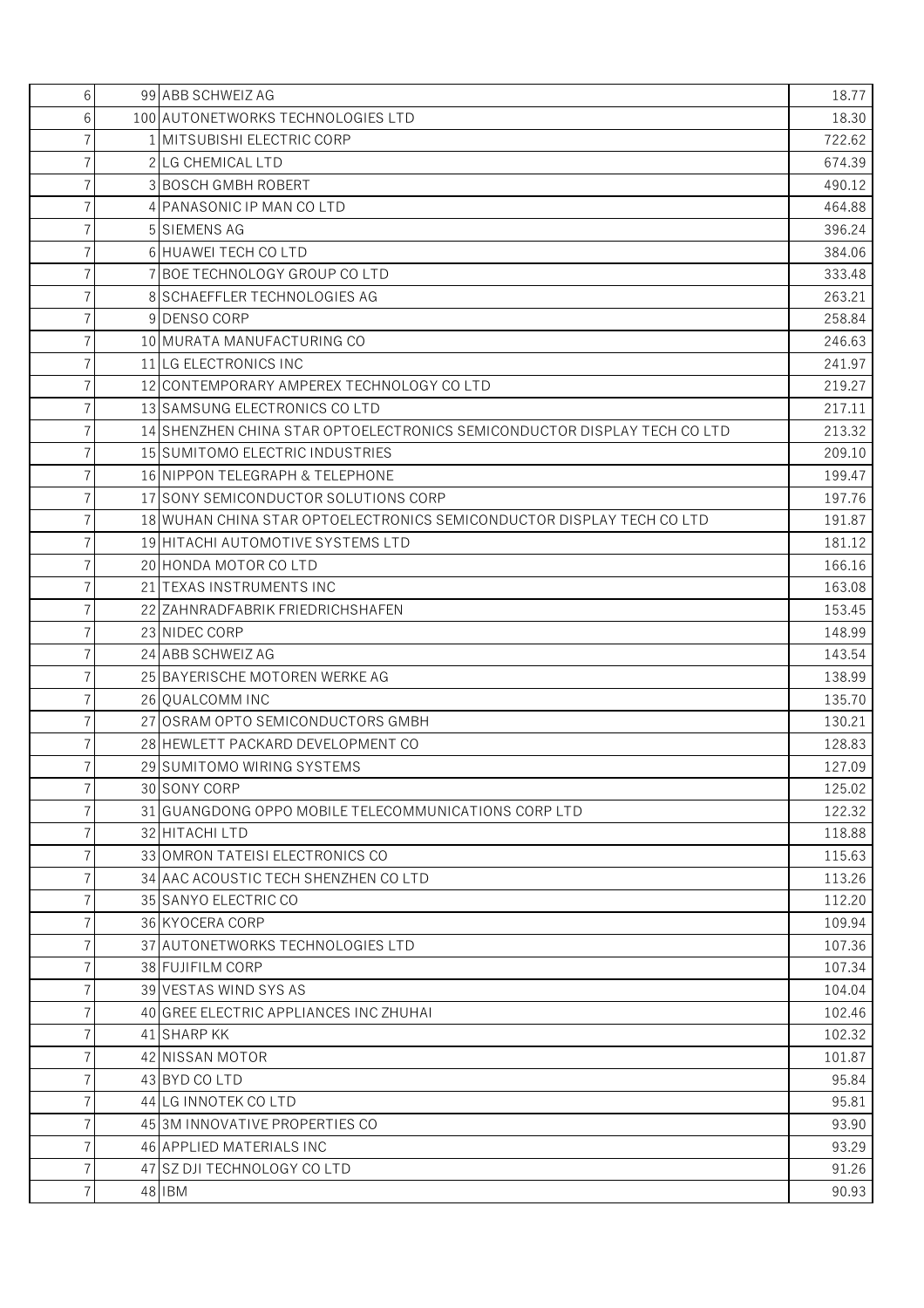| $\overline{7}$ | 49 MICROSOFT TECHNOLOGY LICENSING LLC                | 90.43 |
|----------------|------------------------------------------------------|-------|
|                | 50 KONINKLIJKE PHILIPS NV                            | 88.89 |
| 7              | 51 GEN ELECTRIC                                      | 87.80 |
|                | 52 ZTE CORP                                          | 86.21 |
|                | 53 AUDI AG                                           | 85.58 |
| 7              | 54 GS YUASA INT LTD                                  | 84.18 |
|                | 55 ERICSSON TELEFON AB L M                           | 81.57 |
| 7              | 56 COMMISSARIAT ENERGIE ATOMIQUE                     | 81.04 |
|                | 57 CENTRE NAT RECH SCIENT                            | 80.04 |
|                | 58 NTN TOYO BEARING CO LTD                           | 79.42 |
|                | 59 SEMICONDUCTOR ENERGY LAB                          | 79.01 |
|                | 60 UNIV CALIFORNIA                                   | 76.74 |
| 7              | 61 MIDEA GROUP CO LTD                                | 76.35 |
|                | 62 RENAULT SAS                                       | 75.37 |
|                | 63 SAFRAN AIRCRAFT ENGINES                           | 74.63 |
|                | 64 VALEO SYSTEMES THERMIQUES                         | 74.26 |
|                | 65 GOOGLE LLC                                        | 71.90 |
| 7              | 66 TOSHIBA KK                                        | 70.43 |
|                | 67 THYSSENKRUPP AG                                   | 69.84 |
|                | 68 NGK INSULATORS LTD                                | 68.60 |
|                | 69 FRAUNHOFER GES FORSCHUNG                          | 67.27 |
|                | 70 DAIKIN IND LTD                                    | 66.58 |
| 7              | 71 EATON INTELLIGENT POWER LTD                       | 66.42 |
|                | 72 SIEMENS GAMESA RENEWABLE ENERGY AS                | 66.28 |
|                | 73 NEC CORP                                          | 64.72 |
|                | 74 WOBBEN PROPERTIES GMBH                            | 63.82 |
|                | 75 SIGNIFY HOLDING BV                                | 63.40 |
| 7              | 76 MASSACHUSETTS INST TECHNOLOGY                     | 61.98 |
|                | 77 VOLKSWAGEN AG                                     | 61.37 |
|                | 78 PSA AUTOMOBILES SA                                | 60.94 |
|                | 79 SAMSUNG SDI COLTD                                 | 60.70 |
| 7              | 80 AAC TECHNOLOGIES PTE LTD                          | 60.64 |
| 7              | 81 INTEL CORP                                        | 60.39 |
|                | 82 SUMITOMO CHEMICAL CO                              | 59.20 |
| 7              | 83 TDK CORP                                          | 58.54 |
| 7              | 84 SHENZHEN GOODIX TECH CO LTD                       | 58.29 |
| 7              | 85 TOSHIBA MITSUBISHI ELEC IND                       | 57.80 |
| 7              | 86 CORNING INC                                       | 57.21 |
|                | 87 CARRIER CORP                                      | 56.66 |
| 7              | 88 WUHAN CHINA STAR OPTOELECTRONICS TECHNOLOGY COLTD | 56.65 |
| 7              | 89 ILLINOIS TOOL WORKS                               | 56.26 |
| 7              | 90 CONTINENTAL AUTOMOTIVE GMBH                       | 55.86 |
| 7              | 91 MICRON TECHNOLOGY INC                             | 53.70 |
|                | 92 GOERTEK INC                                       | 53.70 |
| 7              | 93 MERCK PATENT GMBH                                 | 52.67 |
| 7              | 94 KANEKA CORP                                       | 51.36 |
|                |                                                      |       |
| 7<br>7         | 95 RAYTHEON CO                                       | 50.35 |
|                | 96 HALLIBURTON ENERGY SERVICES INC                   | 50.14 |
| 7              | 97 MITSUBISHI HITACHI POWER SYS                      | 48.82 |
| $\overline{7}$ | 98 ZEON CORP                                         | 48.01 |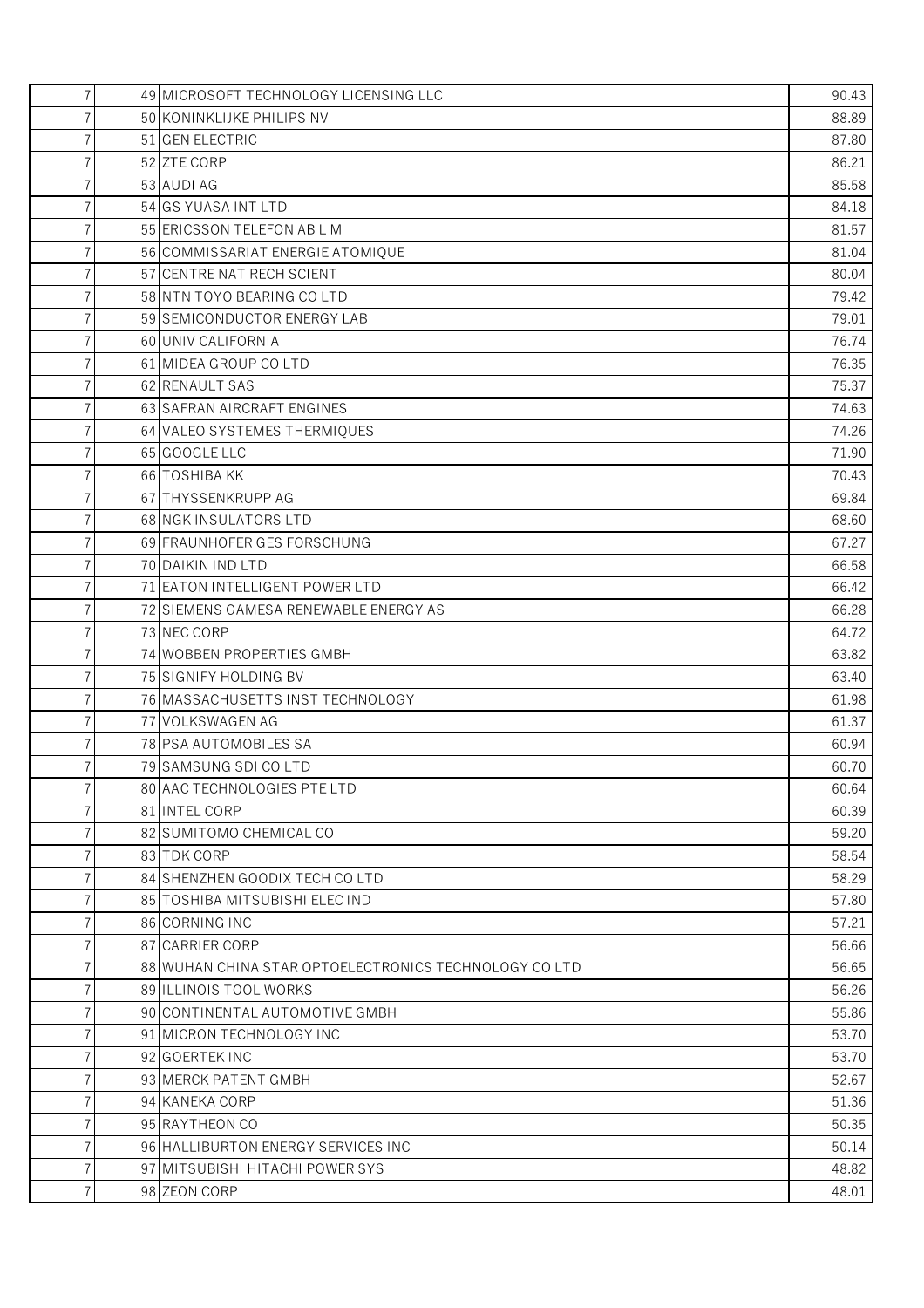| $\overline{7}$ | 99 STATE GRID CORP CHINA                                 | 47.22  |
|----------------|----------------------------------------------------------|--------|
| 7              | 100 VITESCO TECH GMBH                                    | 47.10  |
| 8              | 1 HUAWEI TECH CO LTD                                     | 143.91 |
| 8              | 2 PING AN TECH SHENZHEN CO LTD                           | 131.29 |
| 8              | 3 ALIBABA GROUP HOLDING LTD                              | 123.97 |
| 8              | 4 NIPPON TELEGRAPH & TELEPHONE                           | 123.10 |
| 8              | 5 NEC CORP                                               | 105.50 |
| 8              | 6 MITSUBISHI ELECTRIC CORP                               | 86.24  |
| 8              | 7 LG ELECTRONICS INC                                     | 76.40  |
| 8              | 8 SAMSUNG ELECTRONICS COLTD                              | 74.78  |
| 8              | 9 SONY CORP                                              | 64.72  |
| 8              | 10 QUALCOMM INC                                          | 63.62  |
| 8              | 11 GUANGDONG OPPO MOBILE TELECOMMUNICATIONS CORP LTD     | 62.17  |
| 8              | 12 PANASONIC IP MAN CO LTD                               | 60.62  |
| 8              | 13 MICROSOFT TECHNOLOGY LICENSING LLC                    | 59.15  |
| 8              | 14 ERICSSON TELEFON AB L M                               | 51.05  |
| 8              | 15 FUJI CORP                                             | 48.28  |
| 8              | 16 HEWLETT PACKARD DEVELOPMENT CO                        | 44.76  |
| 8              | 17 ZTE CORP                                              | 41.70  |
| 8              | 18 BOE TECHNOLOGY GROUP COLTD                            | 40.50  |
| 8              | 19 SIEMENS AG                                            | 39.86  |
| 8              | 20 WALMART APOLLO LLC                                    | 36.13  |
| 8              | 21 NTT DOCOMO INC                                        | 35.83  |
| 8              | 22 BOSCH GMBH ROBERT                                     | 35.50  |
| 8              | 23 GOOGLE LLC                                            | 33.91  |
| 8              | 24 OMRON TATEISI ELECTRONICS CO                          | 32.93  |
| 8              | 25 HITACHI LTD                                           | 30.16  |
| 8              | 26 MASTERCARD INTERNATIONAL INC                          | 28.92  |
| 8              | 27 FUJIFILM CORP                                         | 28.88  |
| 8              | 28 LG CHEMICAL LTD                                       | 27.32  |
| 8              | 29 FUJITSU LTD                                           | 27.25  |
| 8              | 30 VISA INT SERVICE ASS                                  | 27.11  |
| 8              | 31 ONE CONNECT SMART TECH CO LTD SHENZHEN                | 24.76  |
| 8              | 32 KONINKLIJKE PHILIPS NV                                | 24.16  |
| 8              | 33 DENSO CORP                                            | 23.13  |
| 8              | 34 SZ DJI TECHNOLOGY CO LTD                              | 22.75  |
| 8              | 35 TENCENT TECH SHENZHEN CO LTD                          | 22.48  |
| 8              | 36 NOKIA TECHNOLOGIES OY                                 | 22.44  |
| 8              | 37 HONDA MOTOR CO LTD                                    | 21.67  |
| 8              | 38 VIVO MOBILE COMMUNICATION CO LTD                      | 21.65  |
| 8              | 39 3M INNOVATIVE PROPERTIES CO                           | 19.71  |
| 8              | 40 KONICA MINOLTA INC                                    | 18.97  |
| 8              | 41 IBM                                                   | 18.82  |
| 8              | 42 KAWASAKI HEAVY IND LTD                                | 16.77  |
| 8              | 43 UNIV CALIFORNIA                                       | 16.75  |
| 8              | 44 SHARP KK                                              | 16.19  |
| 8              | 45 JPMORGAN CHASE BANK NA                                | 14.85  |
| 8              | 46 INTEL CORP                                            | 14.69  |
| 8              | 47 BEIJING JINGDONG SHANGKE INFORMATION TECHNOLOGY COLTD | 14.35  |
| 8              | 48 BAYERISCHE MOTOREN WERKE AG                           | 14.25  |
|                |                                                          |        |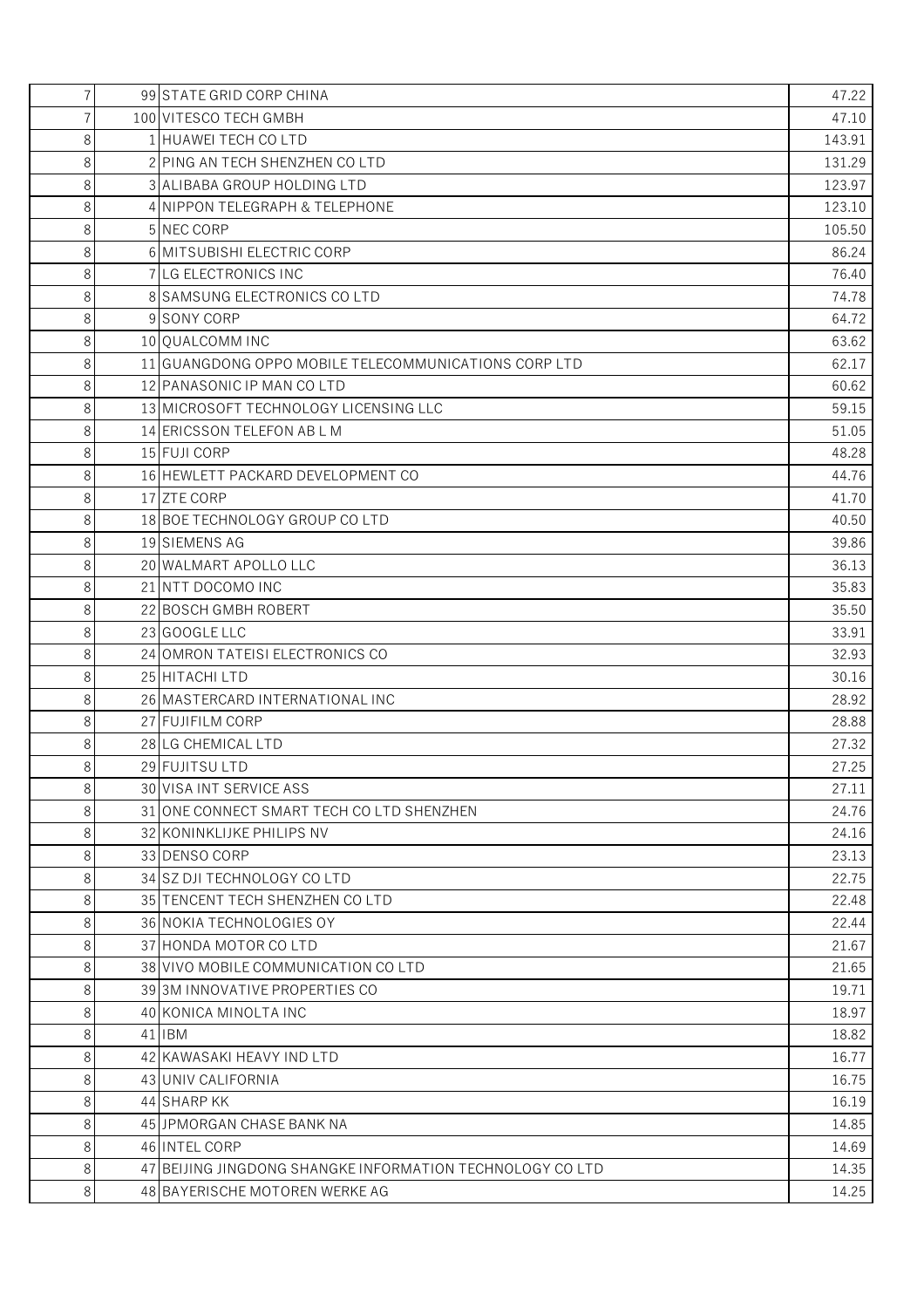| 8              | 49 BEIJING JINGDONG CENTURY TRADING CO LTD                               | 14.08 |
|----------------|--------------------------------------------------------------------------|-------|
| 8              | 50 MICRON TECHNOLOGY INC                                                 | 13.52 |
| 8              | 51 WUHAN CHINA STAR OPTOELECTRONICS SEMICONDUCTOR DISPLAY TECH CO LTD    | 13.20 |
| 8              | 52 HITACHI AUTOMOTIVE SYSTEMS LTD                                        | 13.05 |
| 8              | 53 KOMATSU MFG CO LTD                                                    | 13.04 |
| 8              | 54 SUMITOMO ELECTRIC INDUSTRIES                                          | 12.91 |
| 8              | 55 APPLIED MATERIALS INC                                                 | 12.82 |
| 8              | 56 BASF SE                                                               | 12.61 |
| 8              | 57 BEIJING XIAOMI MOBILE SOFTWARE COLTD                                  | 12.45 |
| 8              | 58 RECRUIT CO LTD                                                        | 12.36 |
| 8              | 59 PROCTER & GAMBLE                                                      | 12.29 |
| 8              | 60 GLORY KOGYO KK                                                        | 12.17 |
| 8              | 61 MURATA MANUFACTURING CO                                               | 12.06 |
| 8              | 62 TOSHIBA KK                                                            | 11.83 |
| 8              | 63 CENTRE NAT RECH SCIENT                                                | 11.81 |
| 8              | 64 KYOCERA CORP                                                          | 11.79 |
| 8              | 65 PING AN MEDICAL AND HEALTHCARE MAN COLTD                              | 11.46 |
| 8              | 66 SHENZHEN CHINA STAR OPTOELECTRONICS SEMICONDUCTOR DISPLAY TECH CO LTD | 11.19 |
| 8              | 67 SONY SEMICONDUCTOR SOLUTIONS CORP                                     | 11.08 |
| 8              | 68 ABB SCHWEIZ AG                                                        | 11.03 |
| 8              | 69 HOFFMANN LA ROCHE                                                     | 10.94 |
| 8              | 70 MIDEA GROUP CO LTD                                                    | 10.73 |
| 8              | 71 NIDEC CORP                                                            | 10.64 |
| 8              | 72 CANON KK                                                              | 10.47 |
| 8              | 73 APPLE INC                                                             | 10.14 |
| 8              | 74 HALLIBURTON ENERGY SERVICES INC                                       | 9.99  |
| 8              | 75 BEIJING BYTEDANCE NETWORK TECH COLTD                                  | 9.96  |
| 8              | 76 FRAUNHOFER GES FORSCHUNG                                              | 9.87  |
| 8              | 77 SAUDI ARABIAN OIL CO                                                  | 9.85  |
| 8              | 78 SHENZHEN GOODIX TECH COLTD                                            | 9.78  |
| 8              | 79 SCHAEFFLER TECHNOLOGIES AG                                            | 9.65  |
| 8              | 80 PSA AUTOMOBILES SA                                                    | 9.33  |
| 8              | 81 CHINA ACADEMY TELECOMMUNICATIONS TECHNOLOGY                           | 9.12  |
| 8              | 82 TOKYO ELECTRON LTD                                                    | 8.99  |
| 8              | 83 DOW GLOBAL TECHNOLOGIES LLC                                           | 8.77  |
| 8              | 84 ARAMCO SERVICES CO                                                    | 8.77  |
| 8              | 85 ZAHNRADFABRIK FRIEDRICHSHAFEN                                         | 8.68  |
| 8              | 86 NOKIA SOLUTIONS & NETWORKS OY                                         | 8.57  |
| 8              | 87 INTUIT INC                                                            | 8.53  |
| 8              | 88 AAC ACOUSTIC TECH SHENZHEN COLTD                                      | 8.49  |
| 8              | 89 GREE ELECTRIC APPLIANCES INC ZHUHAI                                   | 8.38  |
| 8              | 90 CORNING INC                                                           | 8.37  |
| 8              | 91 SCREEN HOLDINGS COLTD                                                 | 8.33  |
| 8              | 92 VOLKSWAGEN AG                                                         | 8.27  |
| 8              | 93 NIPPON STEEL CORP                                                     | 8.17  |
| 8              | 94 NISSAN MOTOR                                                          | 7.99  |
| 8              | 95 OREAL                                                                 | 7.89  |
| 8              | 96 BANDAI CO                                                             | 7.85  |
| 8              | 97 BEIJING DIDI INFINITY TECHNOLOGY & DEV COLTD                          | 7.80  |
| 8 <sup>1</sup> | 98 AUDI AG                                                               | 7.80  |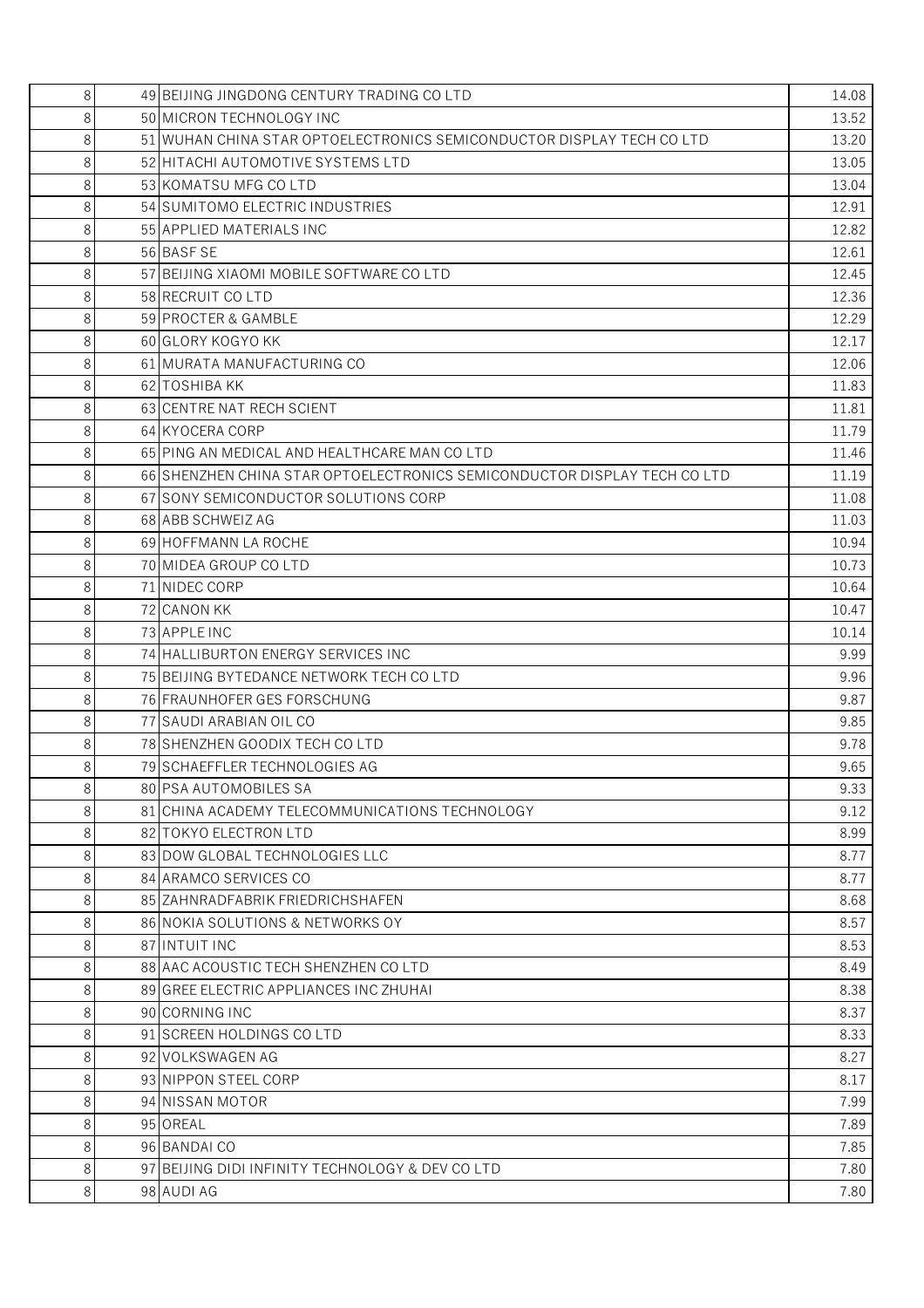| 8 | 99 MASSACHUSETTS INST TECHNOLOGY                                     | 7.78    |
|---|----------------------------------------------------------------------|---------|
| 8 | 100 UNIV SHENZHEN                                                    | 7.76    |
| 9 | 1 HUAWEI TECH CO LTD                                                 | 3587.99 |
| 9 | 2 OUALCOMM INC                                                       | 1782.78 |
| 9 | 3 SAMSUNG ELECTRONICS COLTD                                          | 1548.85 |
| 9 | 4 GUANGDONG OPPO MOBILE TELECOMMUNICATIONS CORP LTD                  | 1444.87 |
| 9 | 5 ERICSSON TELEFON AB L M                                            | 1402.10 |
| 9 | 6 LG ELECTRONICS INC                                                 | 1352.89 |
| 9 | 7 ZTE CORP                                                           | 1063.86 |
| 9 | 8 NIPPON TELEGRAPH & TELEPHONE                                       | 1041.68 |
| 9 | 9 MICROSOFT TECHNOLOGY LICENSING LLC                                 | 896.83  |
| 9 | 10 ALIBABA GROUP HOLDING LTD                                         | 844.61  |
| 9 | 11 SONY CORP                                                         | 662.11  |
| 9 | 12 NTT DOCOMO INC                                                    | 654.56  |
| 9 | 13 NOKIA TECHNOLOGIES OY                                             | 615.85  |
| 9 | 14 VIVO MOBILE COMMUNICATION CO LTD                                  | 572.68  |
| 9 | 15 GOOGLE LLC                                                        | 525.50  |
| 9 | 16 PING AN TECH SHENZHEN CO LTD                                      | 514.53  |
| 9 | 17 NEC CORP                                                          | 504.92  |
| 9 | 18 MITSUBISHI ELECTRIC CORP                                          | 455.24  |
| 9 | 19 BOE TECHNOLOGY GROUP COLTD                                        | 384.83  |
| 9 | 20 IBM                                                               | 378.50  |
| 9 | 21 MICRON TECHNOLOGY INC                                             | 369.87  |
| 9 | 22 INTEL CORP                                                        | 369.86  |
| 9 | 23 SIEMENS AG                                                        | 354.43  |
| 9 | 24 HEWLETT PACKARD DEVELOPMENT CO                                    | 346.65  |
| 9 | 25 BEIJING XIAOMI MOBILE SOFTWARE COLTD                              | 346.31  |
| 9 | 26 PANASONIC IP MAN CO LTD                                           | 333.02  |
| 9 | 27 SZ DJI TECHNOLOGY CO LTD                                          | 283.64  |
| 9 | 28 SHARP KK                                                          | 271.67  |
| 9 | 29 CHINA ACADEMY TELECOMMUNICATIONS TECHNOLOGY                       | 260.46  |
| 9 | 30 BEIJING BYTEDANCE NETWORK TECH COLTD                              | 256.87  |
| 9 | 31 NOKIA SOLUTIONS & NETWORKS OY                                     | 250.53  |
| 9 | 32 TENCENT                                                           | 249.71  |
| 9 | 33 BYTEDANCE INC                                                     | 214.29  |
| 9 | 34 MEDIATEK INC                                                      | 208.90  |
| 9 | 35 APPLE INC                                                         | 199.52  |
| 9 | 36 NOKIA SHANGHAI BELL CO LTD                                        | 182.43  |
| 9 | 37 LENOVO                                                            | 179.41  |
| 9 | 38 ONE CONNECT SMART TECH CO LTD SHENZHEN                            | 162.16  |
| 9 | 39 OMRON TATEISI ELECTRONICS CO                                      | 157.13  |
| 9 | 40 WEI CHAO                                                          | 149.74  |
| 9 | 41 FUJITSU LTD                                                       | 143.36  |
| 9 | 42 SONY SEMICONDUCTOR SOLUTIONS CORP                                 | 141.67  |
| 9 | 43 WUHAN CHINA STAR OPTOELECTRONICS SEMICONDUCTOR DISPLAY TECH COLTD | 131.82  |
| 9 | 44 BOSCH GMBH ROBERT                                                 | 129.81  |
| 9 | 45 FRAUNHOFER GES FORSCHUNG                                          | 129.54  |
| 9 | 46 XU HAO                                                            | 127.81  |
| 9 | 47 CISCO TECH INC                                                    | 126.45  |
| 9 | 48 SUMITOMO ELECTRIC INDUSTRIES                                      | 121.98  |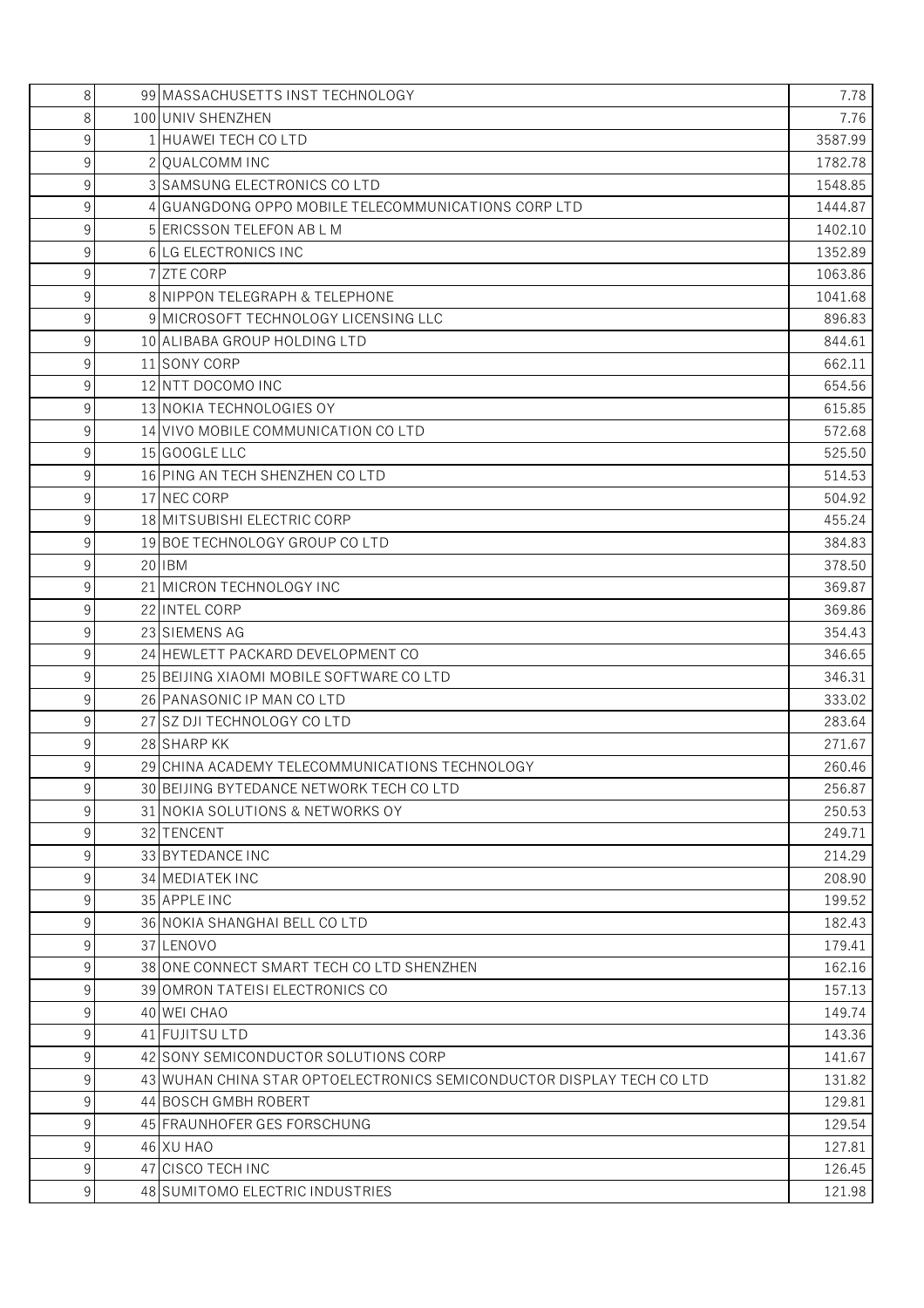| 9<br>49 MURATA MANUFACTURING CO                                               | 119.51 |
|-------------------------------------------------------------------------------|--------|
| 50 CITRIX SYSTEMS INC<br>9                                                    | 119.20 |
| 9<br>51 FUTUREWEI TECHNOLOGIES INC                                            | 117.46 |
| 9<br>52 AAC ACOUSTIC TECH SHENZHEN CO LTD                                     | 116.62 |
| 9<br>53 DENSO CORP                                                            | 113.81 |
| 9<br>54 CHEN WANSHI                                                           | 113.42 |
| 55 ZHANG YU<br>9                                                              | 112.21 |
| 56 ORANGE<br>9                                                                | 108.26 |
| 9<br>57 COMMSCOPE TECHNOLOGIES LLC                                            | 107.83 |
| 9<br>58 KYOCERA CORP                                                          | 106.90 |
| 9<br>59 FG INNOVATION CO LTD                                                  | 106.61 |
| 60 SHENZHEN GOODIX TECH CO LTD<br>9                                           | 105.36 |
| 9<br>61 LI QIAOYU                                                             | 103.75 |
| 9<br>62 HAO CHENXI                                                            | 103.22 |
| 9<br>63 SHENZHEN HEYTAP TECH CORP LTD                                         | 103.20 |
| 9<br>64 VISA INT SERVICE ASS                                                  | 101.85 |
| 65 SHENZHEN CHINA STAR OPTOELECTRONICS SEMICONDUCTOR DISPLAY TECH CO LTD<br>9 | 99.41  |
| 9<br>66 KONINKLIJKE PHILIPS NV                                                | 97.00  |
| 9<br>67 CANON KK                                                              | 94.42  |
| 9<br>68 WU LIANGMING                                                          | 93.83  |
| 9<br>69 IDAC HOLDINGS INC                                                     | 92.94  |
| 70 MEDIATEK SINGAPORE PTE LTD<br>9                                            | 91.36  |
| 9<br>71 SUMITOMO WIRING SYSTEMS                                               | 90.74  |
| 9<br>72 WALMART APOLLO LLC                                                    | 90.71  |
| 9<br>73 T MOBILE USA INC                                                      | 90.04  |
| 9<br>74 ADVANCED RISC MACH LTD                                                | 84.47  |
| 75 CHINA MOBILE COMMUNICATIONS GROUP COLTD<br>9                               | 83.32  |
| 9<br>76 HANGZHOU HIKVISION DIGITAL TEC                                        | 82.15  |
| 9<br>77 INTERDIGITAL VC HOLDINGS INC                                          | 79.98  |
| 78 AMAZON TECH INC<br>9                                                       | 76.57  |
| 9<br>79 AUTONETWORKS TECHNOLOGIES LTD                                         | 75.67  |
| 9<br>80 HITACHI LTD                                                           | 75.28  |
| 9<br>81 WESTERN DIGITAL TECH INC                                              | 75.11  |
| 9<br>82 CARRIER CORP                                                          | 74.33  |
| 9<br>83 ABB SCHWEIZ AG                                                        | 72.86  |
| 9<br>84 CHENG PENG                                                            | 72.66  |
| 9<br>85 YANGTZE MEMORY TECH CO LTD                                            | 72.48  |
| 9<br>86 SIEMENS LTD CHINA                                                     | 66.90  |
| 9<br>87 WUHAN CHINA STAR OPTOELECTRONICS TECHNOLOGY COLTD                     | 65.44  |
| 9<br>88 3M INNOVATIVE PROPERTIES CO                                           | 65.21  |
| 9<br>89 LG CHEMICAL LTD                                                       | 64.26  |
| 9<br>90 MOTOROLA SOLUTIONS INC                                                | 64.17  |
| 9<br>91 ORACLE INT CORP                                                       | 62.84  |
| 9<br>92 HONDA MOTOR COLTD                                                     | 62.77  |
| 9<br>93 TELEFONAKTIEBOLAGET LM ERICSSON (PUBL)                                | 62.07  |
| 9<br>94 PAYPAL INC                                                            | 61.94  |
| 9<br>95 MASTERCARD INTERNATIONAL INC                                          | 59.83  |
| 9<br>96 HITACHI AUTOMOTIVE SYSTEMS LTD                                        | 59.08  |
| 9<br>97 BRITISH TELECOMM                                                      | 58.77  |
| 9<br>98 FUJIFILM CORP                                                         | 58.07  |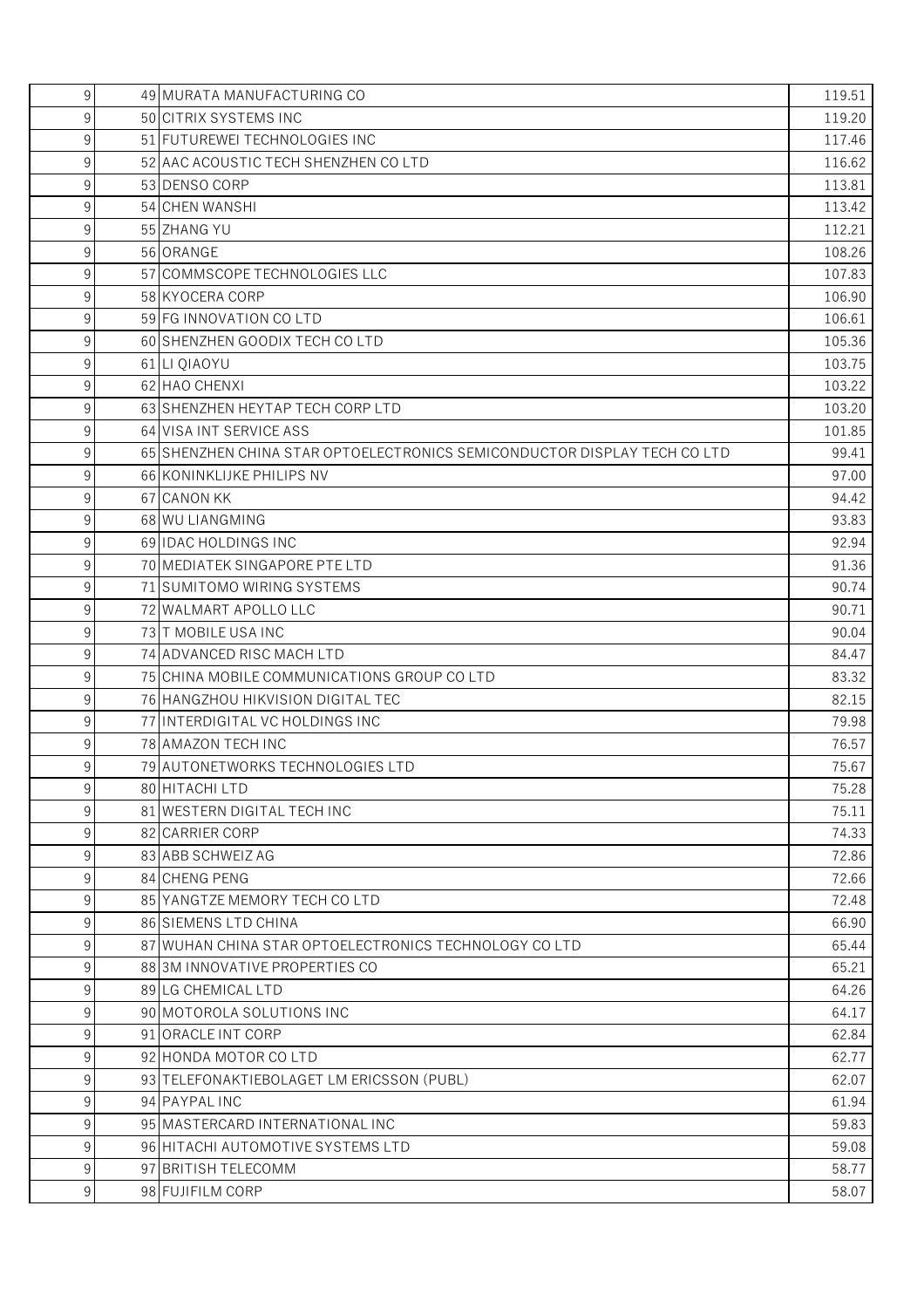| 9  | 99 GREE ELECTRIC APPLIANCES INC ZHUHAI               | 57.89  |
|----|------------------------------------------------------|--------|
| 9  | 100 GUANGZHOU SHIYUAN ELECTRONICS CO LTD             | 57.55  |
| 11 | 1 MITSUBISHI ELECTRIC CORP                           | 433.92 |
| 11 | 2 LG ELECTRONICS INC                                 | 405.97 |
| 11 | 3 SONY CORP                                          | 378.83 |
| 11 | 4 HUAWEI TECH CO LTD                                 | 346.42 |
| 11 | 5 BOSCH GMBH ROBERT                                  | 321.56 |
| 11 | 6 SZ DJI TECHNOLOGY CO LTD                           | 301.58 |
| 11 | 7 NIPPON TELEGRAPH & TELEPHONE                       | 299.96 |
| 11 | 8 SAMSUNG ELECTRONICS COLTD                          | 291.49 |
| 11 | 9 NEC CORP                                           | 286.99 |
| 11 | 10 DENSO CORP                                        | 278.13 |
| 11 | 11 BAYERISCHE MOTOREN WERKE AG                       | 258.01 |
| 11 | 12 PANASONIC IP MAN CO LTD                           | 251.42 |
| 11 | 13 PSA AUTOMOBILES SA                                | 221.12 |
| 11 | 14 HONDA MOTOR CO LTD                                | 210.82 |
| 11 | 15 MICROSOFT TECHNOLOGY LICENSING LLC                | 191.33 |
| 11 | 16 GUANGDONG OPPO MOBILE TELECOMMUNICATIONS CORP LTD | 190.81 |
| 11 | 17 CONTINENTAL AUTOMOTIVE GMBH                       | 190.17 |
| 11 | 18 PING AN TECH SHENZHEN CO LTD                      | 172.41 |
| 11 | 19 VOLKSWAGEN AG                                     | 167.78 |
| 11 | 20 HITACHI AUTOMOTIVE SYSTEMS LTD                    | 163.47 |
| 11 | 21 GOOGLE LLC                                        | 151.49 |
| 11 | 22 OUALCOMM INC                                      | 138.73 |
| 11 | 23 ALIBABA GROUP HOLDING LTD                         | 137.34 |
| 11 | 24 ZAHNRADFABRIK FRIEDRICHSHAFEN                     | 134.78 |
| 11 | 25 AUDI AG                                           | 131.91 |
| 11 | 26 RENAULT SAS                                       | 127.78 |
| 11 | 27 OMRON TATEISI ELECTRONICS CO                      | 127.69 |
| 11 | 28 TENCENT TECH SHENZHEN CO LTD                      | 127.54 |
| 11 | 29 NISSAN MOTOR                                      | 119.70 |
| 11 | 30 BOE TECHNOLOGY GROUP COLTD                        | 119.57 |
| 11 | 31 HITACHI LTD                                       | 102.04 |
| 11 | 32 HEWLETT PACKARD DEVELOPMENT CO                    | 99.92  |
| 11 | 33 ERICSSON TELEFON AB L M                           | 90.69  |
| 11 | 34 THYSSENKRUPP AG                                   | 87.74  |
| 11 | 35 KOMATSU MFG CO LTD                                | 84.93  |
| 11 | 36 KOITO MFG COLTD                                   | 82.52  |
| 11 | 37 DAIMLER AG                                        | 81.27  |
| 11 | 38 FUJIFILM CORP                                     | 81.14  |
| 11 | 39 ZTE CORP                                          | 78.66  |
| 11 | 40 JVC KENWOOD CORP                                  | 78.53  |
| 11 | 41 VOLVO TRUCK CORP                                  | 74.72  |
| 11 | 42 SIEMENS AG                                        | 67.79  |
| 11 | 43 SONY SEMICONDUCTOR SOLUTIONS CORP                 | 67.15  |
| 11 | 44 NTT DOCOMO INC                                    | 65.95  |
| 11 | 45 KONINKLIJKE PHILIPS NV                            | 64.96  |
| 11 | 46 BRIDGESTONE CORP                                  | 64.61  |
| 11 | 47 SIEMENS MOBILITY GMBH                             | 63.04  |
| 11 | 48 BEIJING SENSETIME TECH DEVELOPMENT COLTD          | 61.97  |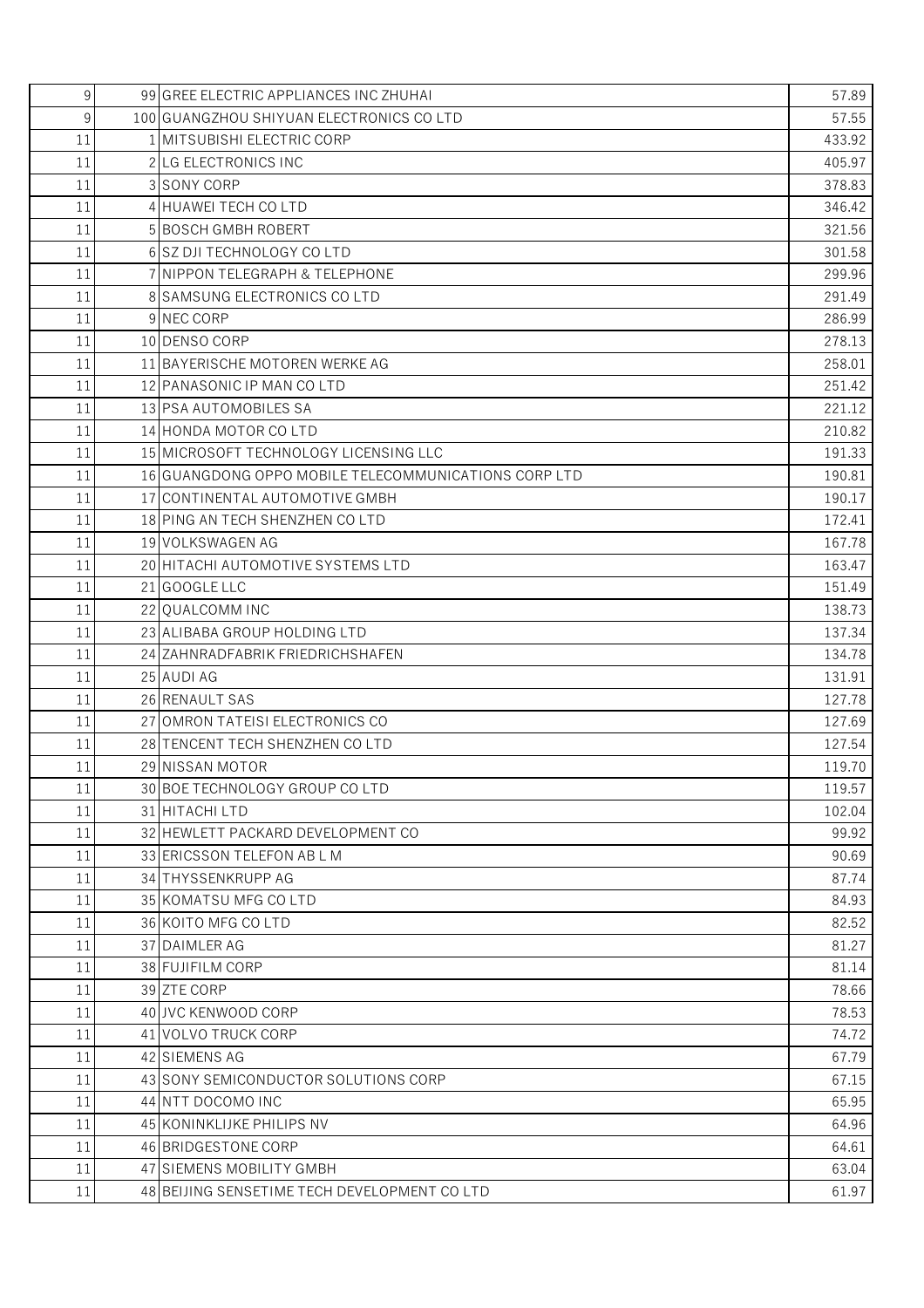| 11 | 49 KYOCERA CORP                                      | 61.31 |
|----|------------------------------------------------------|-------|
| 11 | 50 WALMART APOLLO LLC                                | 60.41 |
| 11 | 51 BEIJING DIDI INFINITY TECHNOLOGY & DEV COLTD      | 60.20 |
| 11 | 52 INTEL CORP                                        | 56.82 |
| 11 | 53 MAGIC LEAP INC                                    | 56.78 |
| 11 | 54 NOKIA TECHNOLOGIES OY                             | 56.55 |
| 11 | 55 BYD CO LTD                                        | 55.21 |
| 11 | 56 WAYMO LLC                                         | 55.18 |
| 11 | 57 MICHELIN & CIE                                    | 53.93 |
| 11 | 58 YAMAHA MOTOR CO LTD                               | 53.67 |
| 11 | 59 SCHAEFFLER TECHNOLOGIES AG                        | 51.75 |
| 11 | 60 SUMITOMO ELECTRIC INDUSTRIES                      | 51.31 |
| 11 | 61 NIPPON STEEL CORP                                 | 50.77 |
| 11 | 62 ISUZU MOTORS LTD                                  | 49.61 |
| 11 | 63 3M INNOVATIVE PROPERTIES CO                       | 48.51 |
| 11 | 64 NIPPON SEIKI CO LTD                               | 47.96 |
| 11 | 65 VIVO MOBILE COMMUNICATION CO LTD                  | 47.80 |
| 11 | 66 YANMAR CO LTD                                     | 47.52 |
| 11 | 67 KIEKERT AG                                        | 47.25 |
| 11 | 68 KUBOTA KK                                         | 45.65 |
| 11 | 69 JAGUAR LAND ROVER LTD                             | 45.46 |
| 11 | 70 MAXELL LTD                                        | 43.73 |
| 11 | 71 SONY INTERACTIVE ENTERTAINMENT INC                | 42.61 |
| 11 | 72 AUTOLIV DEV                                       | 41.86 |
| 11 | 73 VALEO SCHALTER & SENSOREN GMBH                    | 41.32 |
| 11 | 74 ZOOX INC                                          | 41.12 |
| 11 | 75 KONICA MINOLTA INC                                | 40.84 |
| 11 | 76 INVENTIO AG                                       | 40.75 |
| 11 | 77 SCANIA CV AB                                      | 40.09 |
| 11 | 78 MAZDA MOTOR                                       | 39.95 |
| 11 | 79 APPLE INC                                         | 39.76 |
| 11 | 80 FRAUNHOFER GES FORSCHUNG                          | 39.52 |
| 11 | 81 THYSSENKRUPP PRESTA AG                            | 39.46 |
| 11 | 82 SHENZHEN GOODIX TECH COLTD                        | 38.88 |
| 11 | 83 UNIV SHENZHEN                                     | 38.80 |
| 11 | 84 SHARP KK                                          | 38.51 |
| 11 | 85 HELLA GMBH & CO KGAA                              | 37.45 |
| 11 | 86 CARRIER CORP                                      | 36.90 |
| 11 | 87 CANON KK                                          | 36.58 |
| 11 | 88 GUANGZHOU XIAOPENG MOTORS TECH CO LTD             | 36.19 |
| 11 | 89 KNORR BREMSE SYSTEME FUER NUTZFAHRZEUGE GMBH      | 36.07 |
| 11 | 90 YOKOHAMA RUBBER CO LTD                            | 36.04 |
| 11 | 91 LG CHEMICAL LTD                                   | 35.81 |
| 11 | 92 PIONEER CORP                                      | 35.80 |
| 11 | 93 MITSUBISHI ELECTRIC BUILDING TECHNO SERVICE COLTD | 35.48 |
| 11 | 94 HASCO VISION TECH COLTD                           | 35.36 |
| 11 | 95 GREAT WALL MOTOR CO LTD                           | 34.99 |
| 11 | 96 HANGZHOU HIKVISION DIGITAL TEC                    | 34.39 |
| 11 | 97 BEIJING BYTEDANCE NETWORK TECH COLTD              | 34.27 |
| 11 | 98 ABB SCHWEIZ AG                                    | 33.69 |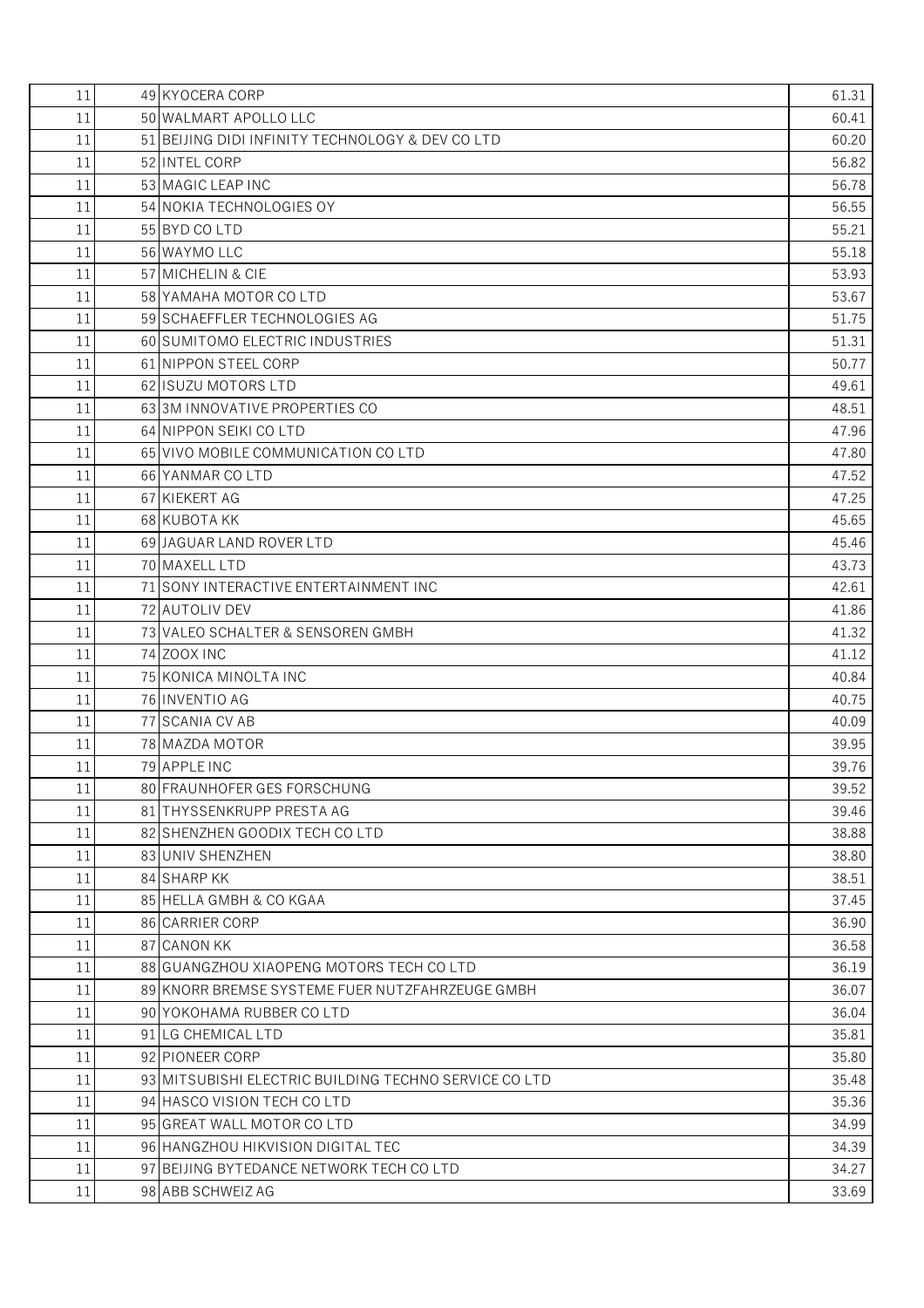| 11 | 99 UNIV TSINGHUA                         | 33.54  |
|----|------------------------------------------|--------|
| 11 | 100 SUMITOMO WIRING SYSTEMS              | 33.49  |
| 13 | 1 BASF                                   | 282.03 |
| 13 | 2 LG CHEMICAL LTD                        | 234.36 |
| 13 | 3 DOW GLOBAL TECHNOLOGIES LLC            | 196.35 |
| 13 | 4 SABIC GLOBAL TECHNOLOGIES BV           | 173.70 |
| 13 | 5 APPLIED MATERIALS INC                  | 170.55 |
| 13 | 6 PANASONIC IP MAN CO LTD                | 139.15 |
| 13 | 7 HUAWEI TECH CO LTD                     | 138.61 |
| 13 | 8 BOSCH GMBH ROBERT                      | 137.46 |
| 13 | 93M INNOVATIVE PROPERTIES CO             | 135.97 |
| 13 | 10 MITSUBISHI ELECTRIC CORP              | 134.42 |
| 13 | 11 EXXONMOBIL CHEMICAL PATENTS INC       | 127.63 |
| 13 | 12 SAUDI ARABIAN OIL CO                  | 127.19 |
| 13 | 13 CORNING INC                           | 124.77 |
| 13 | 14 FUJIFILM CORP                         | 121.83 |
| 13 | 15 LG ELECTRONICS INC                    | 114.11 |
| 13 | 16 DAIKIN IND LTD                        | 110.77 |
| 13 | 17 CENTRE NAT RECH SCIENT                | 108.21 |
| 13 | 18 ARAMCO SERVICES CO                    | 104.81 |
| 13 | 19 COVESTRO DEUTSCHLAND AG               | 99.35  |
| 13 | 20 ARKEMA FRANCE                         | 99.34  |
| 13 | 21 DENSO CORP                            | 98.01  |
| 13 | 22 SIEMENS AG                            | 95.87  |
| 13 | 23 LAM RES CORP                          | 93.93  |
| 13 | 24 SHANGHAI BIXIUFU ENTERPRISE MAN COLTD | 93.83  |
| 13 | 25 SAMSUNG ELECTRONICS COLTD             | 87.86  |
| 13 | 26 SUMITOMO CHEMICAL CO                  | 87.30  |
| 13 | 27 TOKYO ELECTRON LTD                    | 86.92  |
| 13 | 28 NIPPON TELEGRAPH & TELEPHONE          | 84.22  |
| 13 | 29 HEWLETT PACKARD DEVELOPMENT CO        | 81.71  |
| 13 | 30 MITSUBISHI GAS CHEMICAL CO            | 76.15  |
| 13 | 31 UOP LLC                               | 75.31  |
| 13 | 32 ZEON CORP                             | 72.41  |
| 13 | 33 AGC INC                               | 72.06  |
| 13 | 34 IFP ENERGIES NOW                      | 69.67  |
| 13 | 35 SUMITOMO ELECTRIC INDUSTRIES          | 69.65  |
| 13 | 36 NIPPON STEEL CORP                     | 68.26  |
| 13 | 37 DOW SILICONES CORP                    | 67.62  |
| 13 | 38 SHIMADZU CORP                         | 66.49  |
| 13 | 39 BOREALIS AG                           | 65.67  |
| 13 | 40 POSCO                                 | 65.66  |
| 13 | 41 EXXONMOBIL RES & ENG CO               | 64.24  |
| 13 | 42 QUALCOMM INC                          | 61.09  |
| 13 | 43 TORAY INDUSTRIES                      | 60.18  |
| 13 | 44 SHOWA DENKO KK                        | 59.49  |
| 13 | 45 SHINETSU CHEMICAL CO                  | 57.64  |
| 13 | 46 KURARAY CO                            | 57.60  |
| 13 | 47 UNIV CALIFORNIA                       | 55.99  |
| 13 | 48 LINDE AG                              | 55.75  |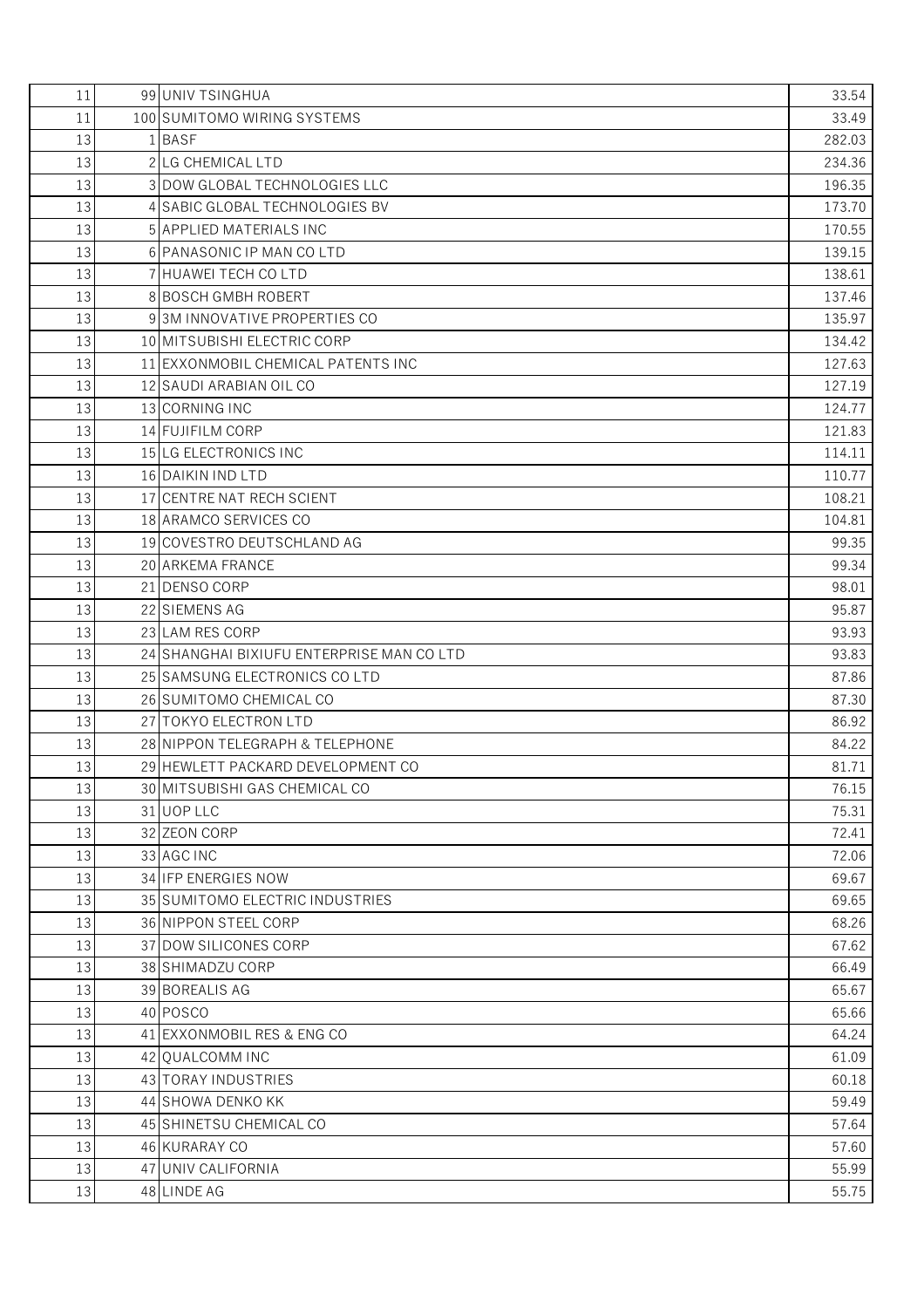| 13 | 49 UNIV NORTHEASTERN                                                  | 55.14 |
|----|-----------------------------------------------------------------------|-------|
| 13 | 50 GUANGDONG OPPO MOBILE TELECOMMUNICATIONS CORP LTD                  | 54.71 |
| 13 | 51 AIR LIQUIDE                                                        | 53.84 |
| 13 | 52 PHILIP MORRIS PRODUCTS SA                                          | 53.43 |
| 13 | 53 WACKER CHEMIE AG                                                   | 53.16 |
| 13 | 54 BOE TECHNOLOGY GROUP COLTD                                         | 52.76 |
| 13 | 55 DAINIPPON INK & CHEMICALS                                          | 52.47 |
| 13 | 56 MICHELIN & CIE                                                     | 50.52 |
| 13 | 57 KYOCERA CORP                                                       | 50.36 |
| 13 | 58 HENKEL AG & CO KGAA                                                | 49.76 |
| 13 | 59 SEKISUI CHEMICAL CO LTD                                            | 49.27 |
| 13 | 60 SONY CORP                                                          | 48.73 |
| 13 | 61 ERICSSON TELEFON AB L M                                            | 48.20 |
| 13 | 62 NGK INSULATORS LTD                                                 | 47.89 |
| 13 | 63 HALLIBURTON ENERGY SERVICES INC                                    | 47.47 |
| 13 | 64 IDEMITSU KOSAN CO                                                  | 47.41 |
| 13 | 65 CHINA PETROLEUM & CHEM CORP                                        | 46.74 |
| 13 | 66 MITSUI CHEMICALS INC                                               | 46.38 |
| 13 | 67 NISSAN CHEMICAL CORP                                               | 46.19 |
| 13 | 68 MIDEA GROUP CO LTD                                                 | 46.14 |
| 13 | 69 MASSACHUSETTS INST TECHNOLOGY                                      | 45.73 |
| 13 | 70 NIPPON ELECTRIC GLASS CO                                           | 45.50 |
| 13 | 71 WUHAN CHINA STAR OPTOELECTRONICS SEMICONDUCTOR DISPLAY TECH CO LTD | 45.39 |
| 13 | 72 MITSUBISHI MATERIALS CORP                                          | 44.50 |
| 13 | 73 HONDA MOTOR CO LTD                                                 | 44.05 |
| 13 | 74 COMMISSARIAT ENERGIE ATOMIQUE                                      | 43.95 |
| 13 | 75 BAYERISCHE MOTOREN WERKE AG                                        | 43.11 |
| 13 | 76 JFE STEEL CORP                                                     | 43.06 |
| 13 | 77 MITSUBISHI HITACHI POWER SYS                                       | 42.86 |
| 13 | 78 NITTO DENKO CORP                                                   | 42.81 |
| 13 | 79 THYSSENKRUPP AG                                                    | 42.53 |
| 13 | 80 MICROSOFT TECHNOLOGY LICENSING LLC                                 | 42.53 |
| 13 | 81 SHELL INT RESEARCH                                                 | 42.31 |
| 13 | 82 SHELL OIL CO                                                       | 42.31 |
| 13 | 83 RHODIA OPERATIONS                                                  | 42.11 |
| 13 | 84 RENAULT SAS                                                        | 41.91 |
| 13 | 85 HITACHI AUTOMOTIVE SYSTEMS LTD                                     | 41.88 |
| 13 | 86 FRAUNHOFER GES FORSCHUNG                                           | 41.81 |
| 13 | 87 UMICORE AG & CO KG                                                 | 40.77 |
| 13 | 88 HITACHI CHEMICAL CO LTD                                            | 40.75 |
| 13 | 89 JXTG NIPPON OIL & ENERGY CORP                                      | 40.43 |
| 13 | 90 KANEKA CORP                                                        | 40.21 |
| 13 | 91 UNIV KING ABDULLAH SCI & TECH                                      | 38.85 |
| 13 | 92 NISSAN MOTOR                                                       | 38.70 |
| 13 | 93 TOKUYAMA CORP                                                      | 38.35 |
| 13 | 94 OINGDAO HAIER AIR CONDITIONER GENERAL CORP LTD                     | 38.06 |
| 13 | 95 MITSUBISHI CHEM CORP                                               | 37.75 |
| 13 | 96 ARCELORMITTAL                                                      | 37.50 |
| 13 | 97 ZTE CORP                                                           | 37.18 |
| 13 | 98 EVONIK OPERATIONS GMBH                                             | 37.15 |